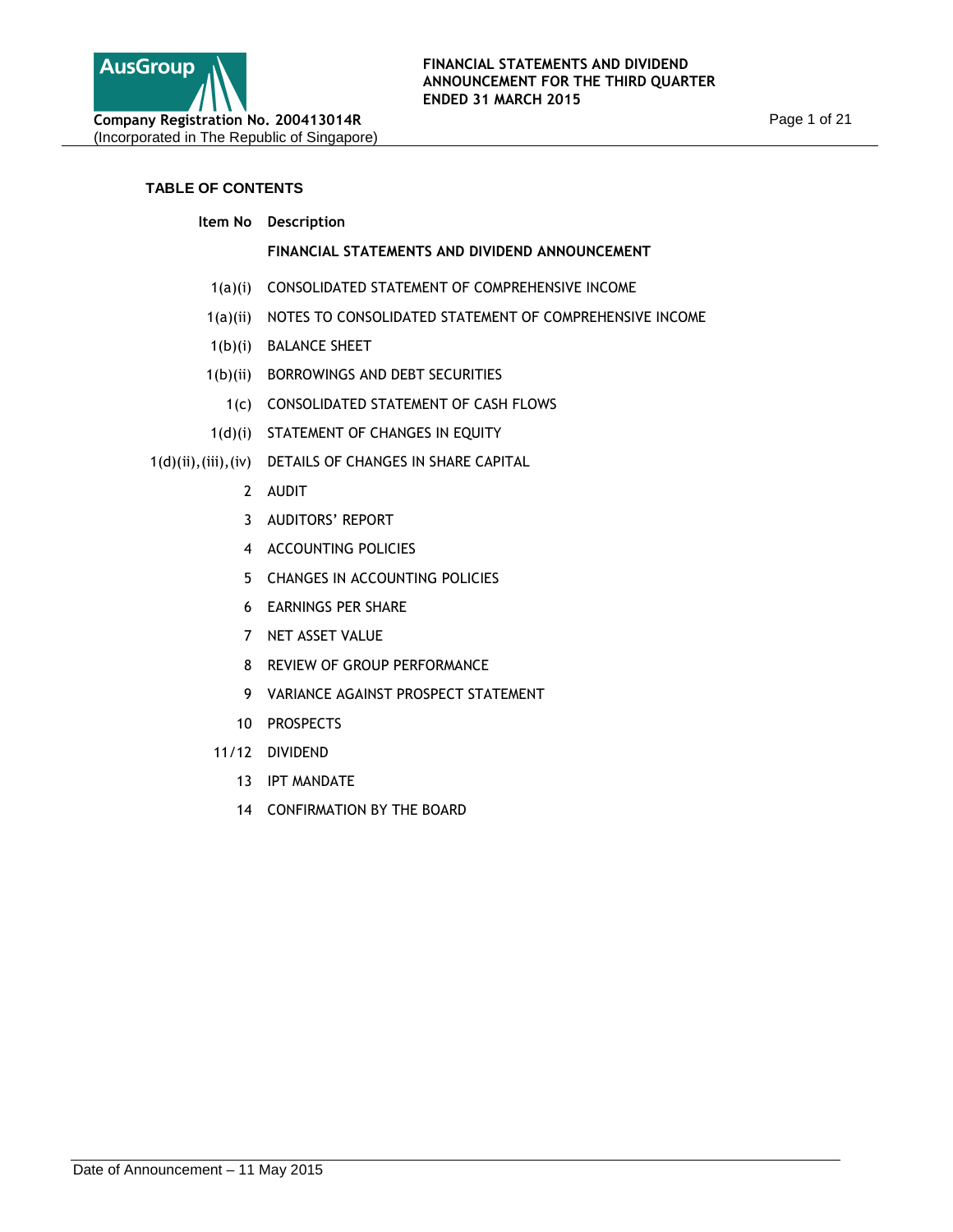

# PART I INFORMATION REQUIRED FOR ANNOUNCEMENTS OF QUARTERLY (Q1, Q2, Q3 & Q4), HALF-**YEAR AND FULL YEAR RESULTS**

- **1(a) An income statement (for the group) together with a comparative statement for the corresponding period of the immediately preceding financial year**
- **(i)** CONSOLIDATED STATEMENT OF COMPREHENSIVE INCOME / (LOSS) *(Amounts expressed in thousands of Australian Dollar ("AU\$") currency)*  **These statements have not been audited.**

|                                       | <b>GROUP</b> |           | $+/(-)$ | <b>GROUP</b> |            | $+/(-)$ |  |
|---------------------------------------|--------------|-----------|---------|--------------|------------|---------|--|
|                                       | 3Q 2015      | 3Q 2014   | %       | 9M 2015      | 9M 2014    | %       |  |
|                                       | AU\$'000     | AU\$'000  |         | AU\$'000     | AU\$'000   |         |  |
| Revenue                               | 86,861       | 73,044    | 18.9    | 336,810      | 218,299    | 54.3    |  |
| Cost of sales                         | (74, 458)    | (64, 319) | 15.8    | (298, 262)   | (222, 677) | 33.9    |  |
| Gross profit/(loss)*                  | 12,403       | 8,725     | 42.2    | 38,548       | (4,378)    | N.M.    |  |
| Gross margin*                         | 14.3%        | 11.9%     |         | 11.4%        | -2.0%      |         |  |
| Other operating income                | 1,285        | 846       | 51.8    | 2,683        | 14,102     | (81.0)  |  |
| Other operating costs                 | (3,615)      | (2,838)   | 27.4    | (14, 245)    | (12, 945)  | 10.0    |  |
| Administrative expenses               | (5, 721)     | (6, 549)  | (12.6)  | (15, 261)    | (18,986)   | (19.6)  |  |
| Marketing and distribution expenses   | (559)        | (823)     | (32.0)  | (1, 427)     | (1,920)    | (25.7)  |  |
| Profit/(loss) from operations         | 3,793        | (638)     | N.M.    | 10,298       | (24, 127)  | (142.7) |  |
| Finance costs                         | (1,930)      | (589)     | 227.9   | (3,978)      | (2,886)    | 37.8    |  |
| Profit/(loss) before income tax       | 1,863        | (1, 227)  | (251.8) | 6,320        | (27, 012)  | (123.4) |  |
| Income tax benefit/(expense)          | 187          | (67)      | (381.7) | (371)        | 12,899     | (102.9) |  |
| Net profit/(loss) for the period      | 2,050        | (1, 294)  | (258.5) | 5,949        | (14, 113)  | (142.2) |  |
| Net profit/(loss) %                   | 2.4%         | $-1.8%$   |         | 1.8%         | $-6.5%$    |         |  |
| Profit/(loss) attribute to:           |              |           |         |              |            |         |  |
| Owners of the Company                 | 2,159        | (1, 294)  | (266.9) | 5,908        | (14, 113)  | (141.9) |  |
| Non-controlling interest              | (109)        |           | N.M.    | 41           |            | N.M.    |  |
|                                       | 2,050        | (1, 294)  | (258.5) | 5,949        | (14, 113)  | (142.1) |  |
| Earnings/(loss) per ordinary share    |              |           |         |              |            |         |  |
| attributable to equity holders of the |              |           |         |              |            |         |  |
| Company (cents)                       |              |           |         |              |            |         |  |
| - basic                               | 0.3          | (0.3)     | (222.0) | 0.9          | (2.8)      | (132.5) |  |
| - diluted                             | 0.3          | (0.3)     | (199.6) | 0.9          | (2.8)      | (130.2) |  |

N.M. – not meaningful

\* Please refer to note 8B(ii) – Gross profit on page 15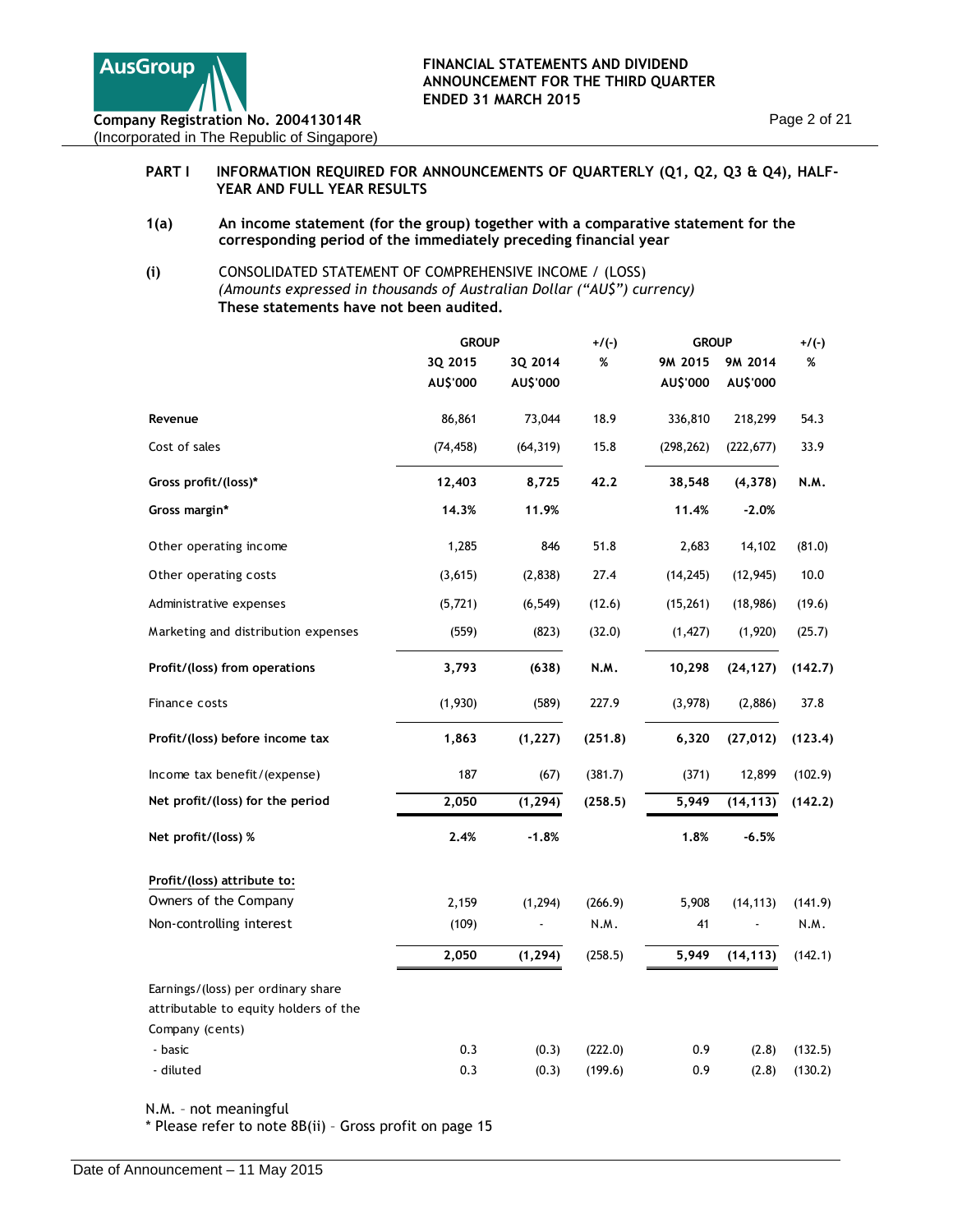

# **(i) CONSOLIDATED STATEMENT OF COMPREHENSIVE INCOME/(LOSS) (CONTINUED)**

|                                                                                                                 | <b>GROUP</b>        |                      | $+$ /(-)            | <b>GROUP</b>        |                       | $+/(-)$ |
|-----------------------------------------------------------------------------------------------------------------|---------------------|----------------------|---------------------|---------------------|-----------------------|---------|
|                                                                                                                 | 3Q 2015<br>AU\$'000 | 3Q 2014<br>AU\$'000  | %                   | 9M 2015<br>AU\$'000 | 9M 2014<br>AU\$'000   | %       |
| Profit/(loss) for the period                                                                                    | 2,050               |                      | $(1,294)$ $(258.5)$ | 5,949               | $(14, 113)$ $(142.2)$ |         |
| Items that may be reclassified subsequently to profit or loss:<br>Currency translation differences arising from |                     |                      |                     |                     |                       |         |
| consolidation                                                                                                   | 3,511               |                      | $(867)$ $(505.1)$   | 4,641               | 170                   | N.M.    |
| Other comprehensive income/(loss) for the<br>period                                                             | 3,511               | (867)                | (505.1)             | 4,641               | 170                   | N.M.    |
| Total comprehensive income/(loss) for the                                                                       |                     |                      |                     |                     |                       |         |
| period                                                                                                          | 5,561               | $(2, 160)$ $(357.4)$ |                     | 10,590              | $(13,943)$ $(176.0)$  |         |
| Total comprehensive income/(loss) attribute to:                                                                 |                     |                      |                     |                     |                       |         |
| Owners of the Company                                                                                           | 5,612               |                      | $(2,160)$ $(359.8)$ | 10,541              | (13, 943)             | (175.6) |
| Non-controlling interest                                                                                        | (51)                |                      | N.M.                | 49                  |                       | N.M.    |
|                                                                                                                 | 5,561               |                      | $(2,160)$ $(357.4)$ | 10,590              | $(13,943)$ $(175.9)$  |         |

# **(ii) NOTES TO CONSOLIDATED STATEMENT OF COMPREHENSIVE INCOME / (LOSS)**

# **A. PROFIT/(LOSS) FROM OPERATIONS**

**The following items have been included in determining the profit/(loss) before taxation** 

|                                               | <b>GROUP</b> |          | $+/(-)$ | <b>GROUP</b> |          | $+/(-)$ |
|-----------------------------------------------|--------------|----------|---------|--------------|----------|---------|
|                                               | 3Q 2015      | 3Q 2014  | %       | 9M 2015      | 9M 2014  | %       |
|                                               | AU\$'000     | AU\$'000 |         | AU\$'000     | AU\$'000 |         |
| Other operating income                        |              |          |         |              |          |         |
| Interest income                               | 258          | 193      | 33.6    | 670          | 608      | 10.1    |
| Profit on disposal of property, plant and     |              |          |         |              |          |         |
| equipment                                     | 366          | 789      | (53.6)  | 1,054        | 12,574   | (91.6)  |
| Sundry income                                 | 229          | 194      | 18.0    | 564          | 1,292    | (56.3)  |
| Foreign exchange income/(loss)                | 432          | (329)    | N.M.    | 395          | (372)    | (206.2) |
| Total other operating income                  | 1,285        | 846      | 51.9    | 2,683        | 14,102   | (81.0)  |
| Amortisation and Depreciation                 |              |          |         |              |          |         |
| Depreciation of property, plant & equipment   |              |          |         |              |          |         |
| included in cost of sales                     | 2,078        | 2,056    | 1.1     | 6,267        | 7,507    | (16.5)  |
| Amortisation of intangible assets included in |              |          |         |              |          |         |
| cost of sales                                 | 155          | 140      | 10.3    | 456          | 405      | 12.4    |
| Depreciation of property, plant & equipment   |              |          |         |              |          |         |
| included in administrative expenses           | 308          | 236      | 30.9    | 678          | 757      | (10.5)  |
| Amortisation of intangible assets included in |              |          |         |              |          |         |
| administrative expenses                       | 225          | 809      | (72.1)  | 1,717        | 2,408    | (28.7)  |
| <b>Total Amortisation and Depreciation</b>    | 2,766        | 3,241    | (14.6)  | 9,118        | 11,078   | (17.7)  |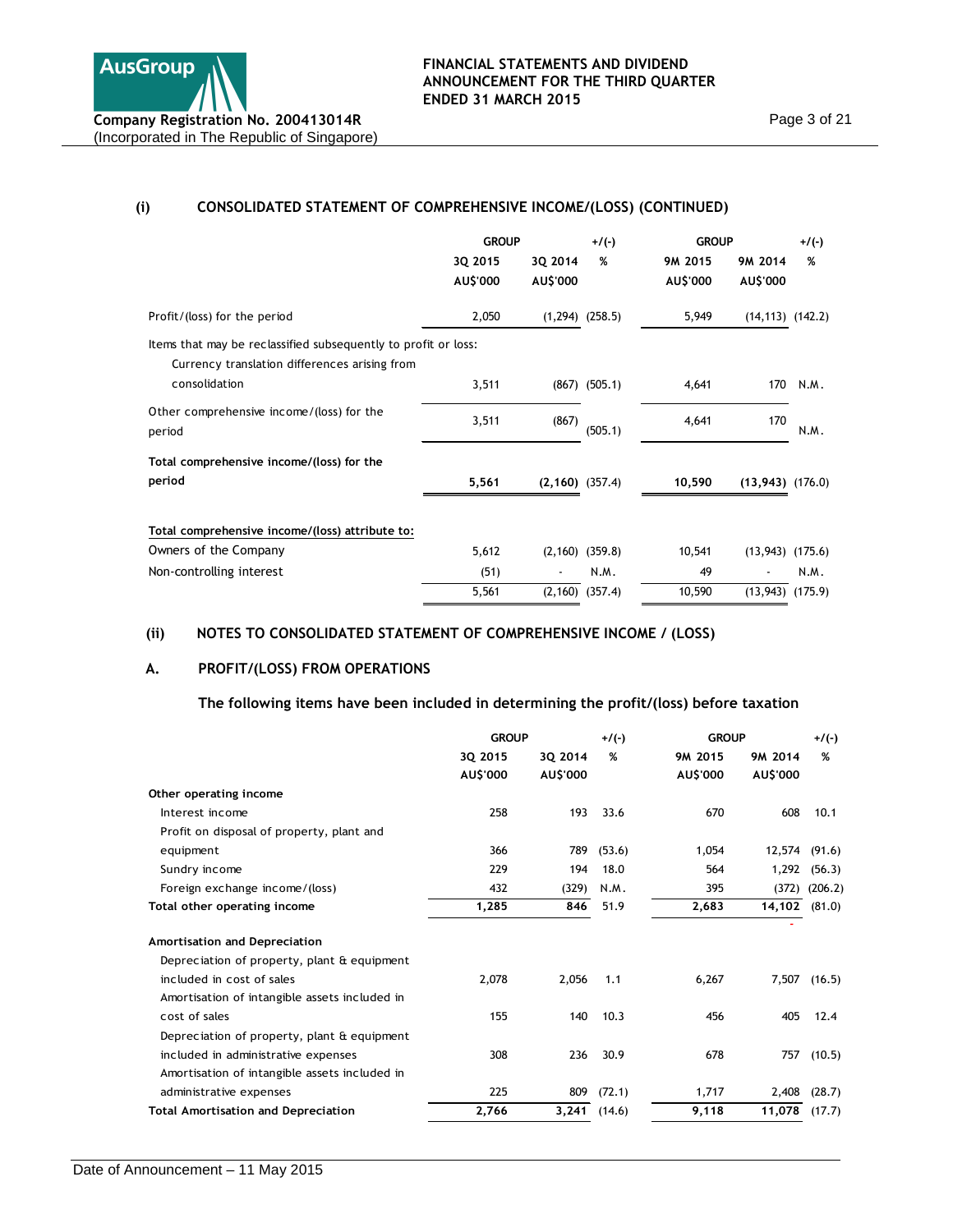

Page 4 of 21

|                                        | <b>GROUP</b> |          | $+/(-)$  | <b>GROUP</b>   |          | $+/(-)$ |
|----------------------------------------|--------------|----------|----------|----------------|----------|---------|
|                                        | 3Q 2015      | 3Q 2014  | %        | <b>9M 2015</b> | 9M 2014  | %       |
|                                        | AU\$'000     | AU\$'000 |          | AU\$'000       | AU\$'000 |         |
| Employee share and share option scheme |              |          |          |                |          |         |
| expense                                | (513)        | 75       | N.M.     | 217            | 55       | N.M.    |
| Impairment of trade receivables        | 294          | (32)     | N.M.     | 328            | 24       | N.M.    |
| Write off of ASX listing fee           |              | 1,953    | N.M.     |                | 1,953    | N.M.    |
| Impairment loss on plant and equipment |              |          | N.M.     | 200            |          | N.M.    |
| <b>FINANCE COSTS</b><br>В.             |              |          |          |                |          |         |
|                                        | <b>GROUP</b> |          | $+/(-)$  | <b>GROUP</b>   |          | $+/(-)$ |
|                                        | 3Q 2015      | 3Q 2014  | %        | 9M 2015        | 9M 2014  | %       |
|                                        | AU\$'000     | AU\$'000 |          | AU\$'000       | AU\$'000 |         |
| <b>Bank loans</b>                      | 1,923        | 351      | 448.5    | 3,870          | 2,115    | 83.0    |
| Bank guarantee fees                    | 31           | 185      | (83.3)   | 86             | 413      | (79.1)  |
| Unwinding of earn out payable          | 3            | 32       | (90.1)   | 13             | 94       | (86.4)  |
| Finance leases and hire purchase       | (27)         | 21       | (229.2)  | 9              | 72       | (86.8)  |
| <b>Total Finance costs</b>             | 1,930        | 589      | 227.9    | 3,978          | 2,886    | 37.8    |
| INCOME TAX BENEFIT/(EXPENSE)<br>C.     |              |          |          |                |          |         |
|                                        | <b>GROUP</b> |          | $+$ /(-) | <b>GROUP</b>   |          | +/(-)   |
|                                        | 3Q 2015      | 3Q 2014  | %        | 9M 2015        | 9M 2014  | %       |
|                                        | AU\$'000     | AU\$'000 |          | AU\$'000       | AU\$'000 |         |

| Profit/(loss) before income tax                    | 1,863    | $(1,227)$ $(251.8)$      |                  | 6.320    | $(27,012)$ $(123.4)$ |                |
|----------------------------------------------------|----------|--------------------------|------------------|----------|----------------------|----------------|
| Prima facie taxation calculated at applicable rate |          |                          |                  |          |                      |                |
| on profit/(loss) before income tax                 | (360)    |                          | 330 (209.3)      | (1, 844) |                      | 9,368 (119.7)  |
| Tax effect of non-assessable / (non-deductible     |          |                          |                  |          |                      |                |
| items)                                             | (1, 114) | (396)                    | N.M.             | (2, 116) | 681                  | N.M.           |
| Research and development tax incentives            | 1,662    | $\overline{\phantom{a}}$ | N.M.             | 3.589    | 2,850                | 25.9           |
| Total income tax benefit/(expense)                 | 187      |                          | $(67)$ $(381.7)$ | (371)    |                      | 12,899 (102.9) |
| Income tax expense percentage (%)                  | 10.0%    | 5.5%                     |                  | $-5.9%$  | $-47.8%$             |                |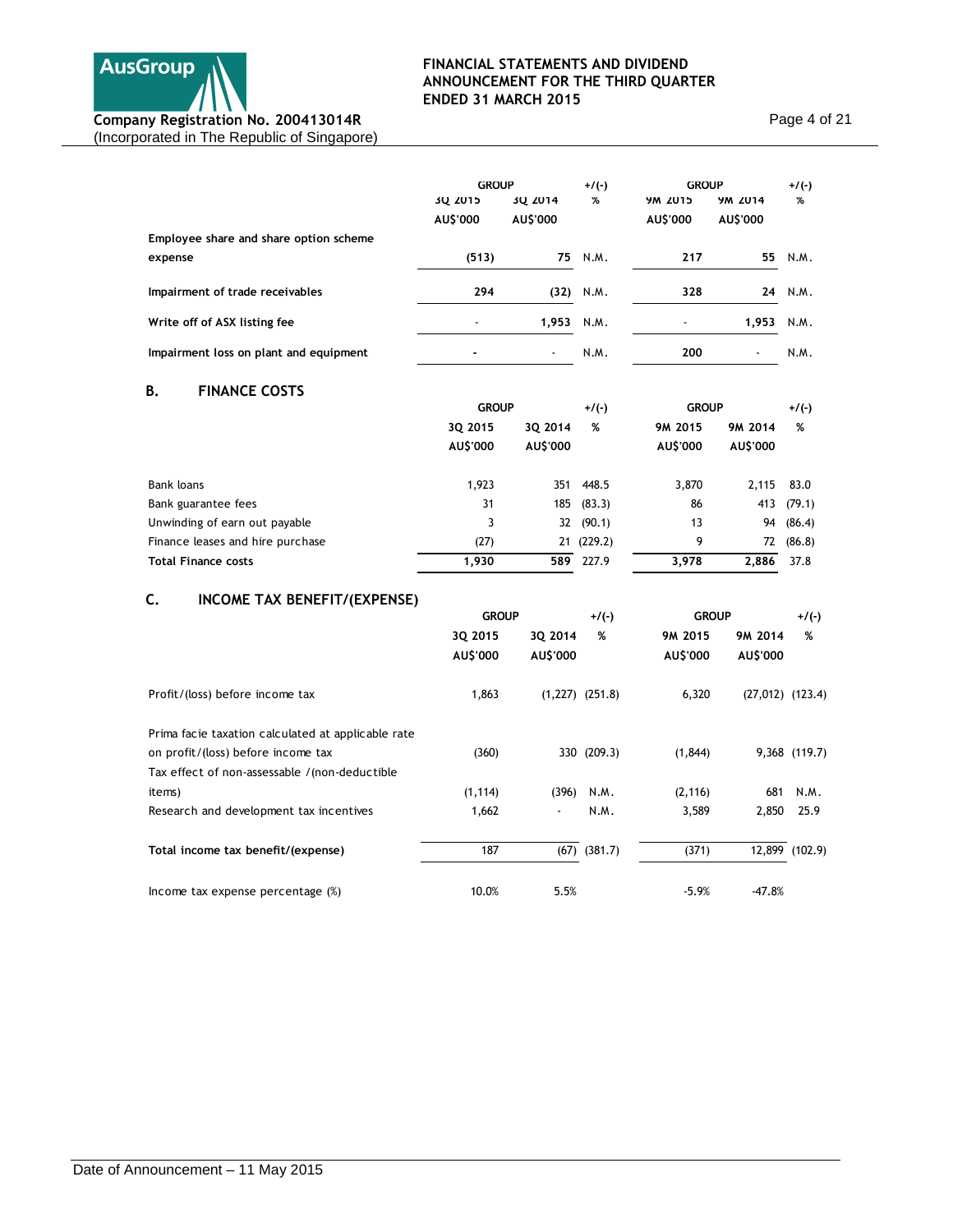

Page 5 of 21

# **1(b)(i) A balance sheet (for the issuer and group), together with a comparative statement as at the end of the immediately preceding financial year**

| cha or the immediately preceding inn                         | Group          | Group      | Company    | Company    |
|--------------------------------------------------------------|----------------|------------|------------|------------|
|                                                              | As at          | As at      | As at      | As at      |
|                                                              | 31/03/2015     | 30/06/2014 | 31/03/2015 | 30/06/2014 |
|                                                              | AU\$'000       | AU\$'000   | AU\$'000   | AU\$'000   |
| <b>CURRENT ASSETS</b>                                        |                |            |            |            |
| Cash and cash equivalents                                    | 51,238         | 40,845     | 14,486     | 16,519     |
| Trade receivables                                            | 161,433        | 137,071    |            |            |
| Other receivables and prepayments                            | 9,376          | 14,031     | 1,041      | 516        |
| Inventories                                                  | 6,631          | 6,146      |            |            |
| Due from subsidiaries                                        |                |            |            | 425        |
| Other assets                                                 | 117            | 117        |            |            |
| Total current assets                                         | 228,795        | 198,210    | 15,527     | 17,460     |
|                                                              |                |            |            |            |
| <b>NON-CURRENT ASSETS</b>                                    |                |            |            |            |
| Property, plant and equipment                                | 211,888        | 60,858     |            |            |
| Goodwill                                                     | 17,134         | 16,405     |            |            |
| Intangible assets                                            | 7,397          | 7,987      |            |            |
| Other receivables and prepayments                            | 12,858         | 1,453      |            |            |
| Due from subsidiaries                                        |                |            | 119,333    | 23,611     |
| Other assets                                                 |                |            | 100,867    | 61,465     |
| Deferred income tax assets                                   | 22,902         | 16,390     |            |            |
| Total non-current assets                                     | 272,179        | 103,093    | 220,200    | 85,076     |
| <b>Total assets</b>                                          | 500,974        | 301,303    | 235,727    | 102,536    |
| <b>CURRENT LIABILITIES</b>                                   |                |            |            |            |
| Trade payables                                               | 43,027         | 29,198     |            |            |
| Other payables                                               | 39,220         | 41,235     | 842        | 1,331      |
| <b>Borrowings</b>                                            | 5,767          | 1,916      | 3,485      |            |
| Accruals for other liabilities and charges                   | 13,685         | 10,024     |            |            |
| Current income tax liabilities                               | 4,052          | 2,025      | 336        |            |
| <b>Total current liabilities</b>                             | 105,751        | 84,398     | 4,663      | 1,331      |
| <b>NON-CURRENT LIABILITIES</b>                               |                |            |            |            |
| Deferred income tax liabilities                              | 2,022          | 1,835      |            |            |
| <b>Borrowings</b>                                            | 155,571        | 17,713     | 102,567    |            |
| Accruals for other liabilities and charges                   | 1,402          | 1,228      |            |            |
| Total non-current liabilities                                | 158,995        | 20,776     | 102,567    |            |
|                                                              |                |            |            |            |
| <b>EQUITY</b><br>Capital and reserves attributable to equity |                |            |            |            |
|                                                              |                |            |            |            |
| holders of the Company                                       |                |            |            |            |
| Share capital                                                | 128,040        | 99,599     | 128,040    | 99,599     |
| Capital reserve                                              | (163)          | (163)      | (163)      | (163)      |
| Share option reserve                                         | 2,003          | 886        | 2,003      | 886        |
| Foreign currency translation reserve                         | 8,161          | 3,528      | 6,336      | 4,173      |
| Retained earnings/(Accumulated losses)                       | 98,188         | 92,279     | (7, 719)   | (3, 290)   |
| Total equity attributable to owners                          | 236,229        | 196,129    | 128,497    | 101,205    |
| Non-controlling interest<br><b>Total equity</b>              | (1)<br>236,228 | 196,129    |            |            |
|                                                              |                |            | 128,497    | 101,205    |
| Total liabilities and equity                                 | 500,974        | 301,303    | 235,727    | 102,536    |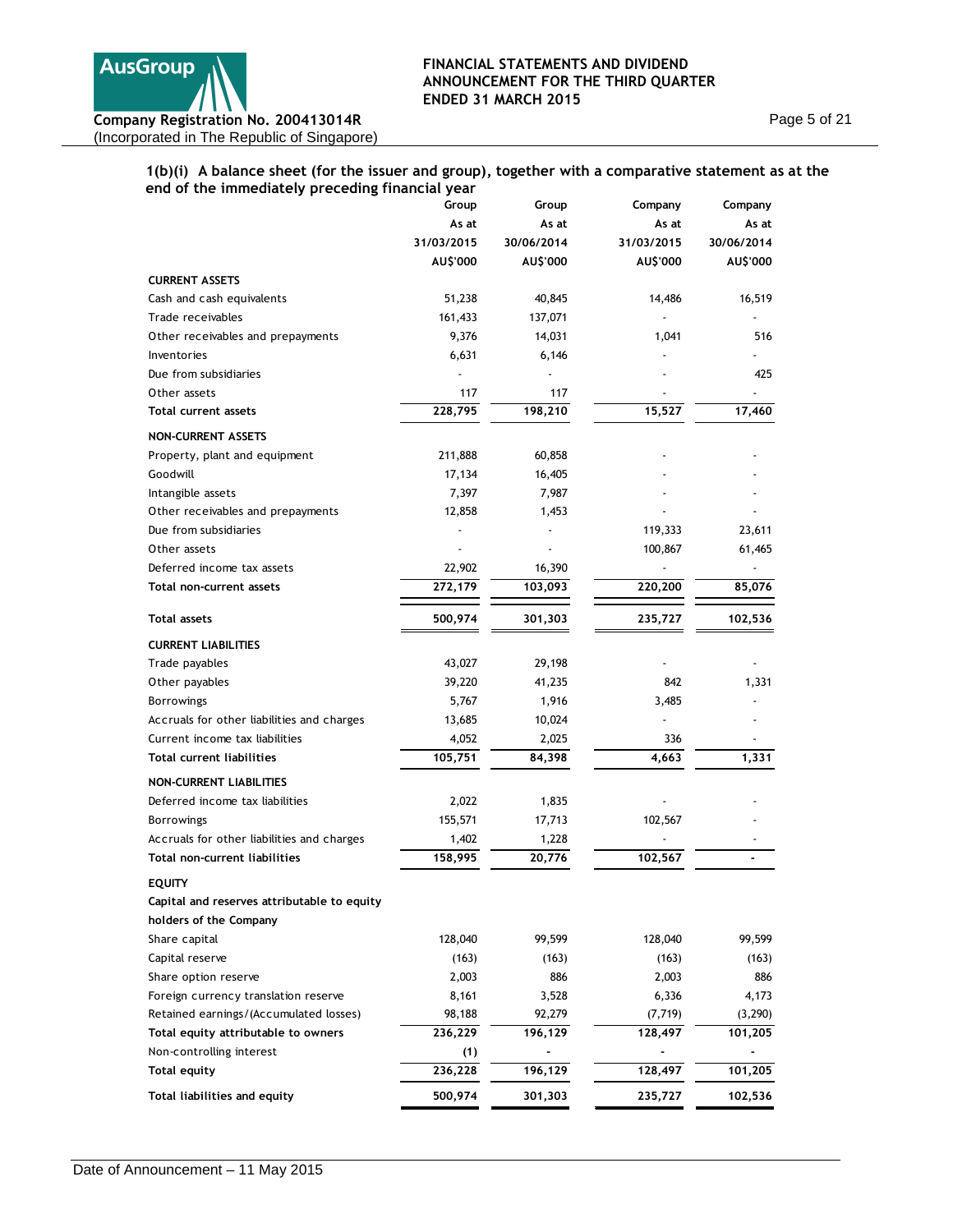# **1(b)(ii) Aggregate amount of group's borrowings and debt securities**

|                                       | 31/03/2015 |                          | 30/06/2014 |                  |  |
|---------------------------------------|------------|--------------------------|------------|------------------|--|
|                                       | AUS'000    | AUS'000                  | AUS'000    | AU\$'000         |  |
|                                       | Secured    | Unsecured                | Secured    | <b>Unsecured</b> |  |
| Amount repayable in one year or less, |            |                          |            |                  |  |
| or on demand                          | 5,767      | $\overline{\phantom{a}}$ | 1.916      |                  |  |
| Amount repayable after one year       | 17,593     | 137,978                  | 17.713     | ۰                |  |

On 20 October 2014, the Company announced that AusGroup Limited (the "issuer") had issued S\$110m 7.45%. Notes due 2016 (the "Series 001 Notes") pursuant to the S\$350m Multicurrency Debt Issuance Programme (the "Programme") established by the Issuer on 22 September 2014. DBS Bank Ltd., as sole arranger of the Programme, acted as the sole lead manager and bookrunner in relation to the issuance of the Series 001 Notes. The Series 001 Notes bear interest at a fixed rate of 7.45%. per annum payable semi-annually in arrears and, unless previously redeemed or cancelled, will mature on 20 October 2016. The initial interest payment of S\$4.1m was made on 20 April 2015.

On 1 April 2015, the Company announced that AusGroup Limited has entered in a facility agreement for a US\$20m 3 year term loan and AU\$76.5m Banker Guarantee facility with DBS Bank Ltd in Singapore. The loan facility was used to refinance the Wingate facility at a much reduced all-in interest rate, while extending the Group's debt maturity profile to 2018.

Under the DBS facility, the banker's guarantee facility has also been upsized from AU\$50m to AU\$76.5m to facilitate the Group's increasing need for bid bonds, performance bonds and financial guarantees as its order book has increased.

#### **Details of secured collateral**

#### **Win AGC Pty Ltd**

First registered fixed and floating charge over all the present and future property, interests, rights and proceeds of AGC Australia Pty Ltd, AGC Industries Pty Ltd, MAS Australasia Pty Ltd, Seagate Structural Engineering Pty Ltd, AGC Energy & Infrastructure Pty Ltd, and Resource People Pty Ltd ("Australian Group Companies"), including real and personal property, goodwill, uncalled and called but unpaid capital.

First registered real property mortgage by AGC Australia Pty Ltd over the commercial properties located at 15 Beach Street, Kwinana WA 6167 and Seagate Structural Engineering Pty Ltd over property located at Lots 17 and 18 Gap Ridge Industrial Estate Karratha WA.

Under this facility, the Australian Group Companies are required under the syndicated facility to maintain certain financial ratios such as gearing ratio, fixed charge cover and leverage ratio. In addition the Australian Group Companies are required to maintain a minimum total asset balance. As at 31 March 2015, the Group met all of these financial covenants.

The securitisation required under the Wingate facility was transferred to DBS Bank to facilitate the DBS funding arrangements, which were completed in April 2015. Refer to the details contained in the DBS Bank section below for further details.

#### **DBS Bank Ltd**

A deed of charge executed by AGC Australia incorporating an all-monies charge over the fixed deposit account maintained by AGC Australia with DBS Bank Ltd ("The Lender") for an amount not less than AU\$25m. A fixed and floating charge executed by AusGroup Ltd, AusGroup Singapore and Modern Access Services in favour of The Lender.

Under this facility, AusGroup Limited is required to maintain in relation to the Consolidated Group a maximum gearing ratio as well as a minimum net worth (net asset) balance. As at 31 March 2015 the Group met all of these financial covenants and has fully utilised the facility.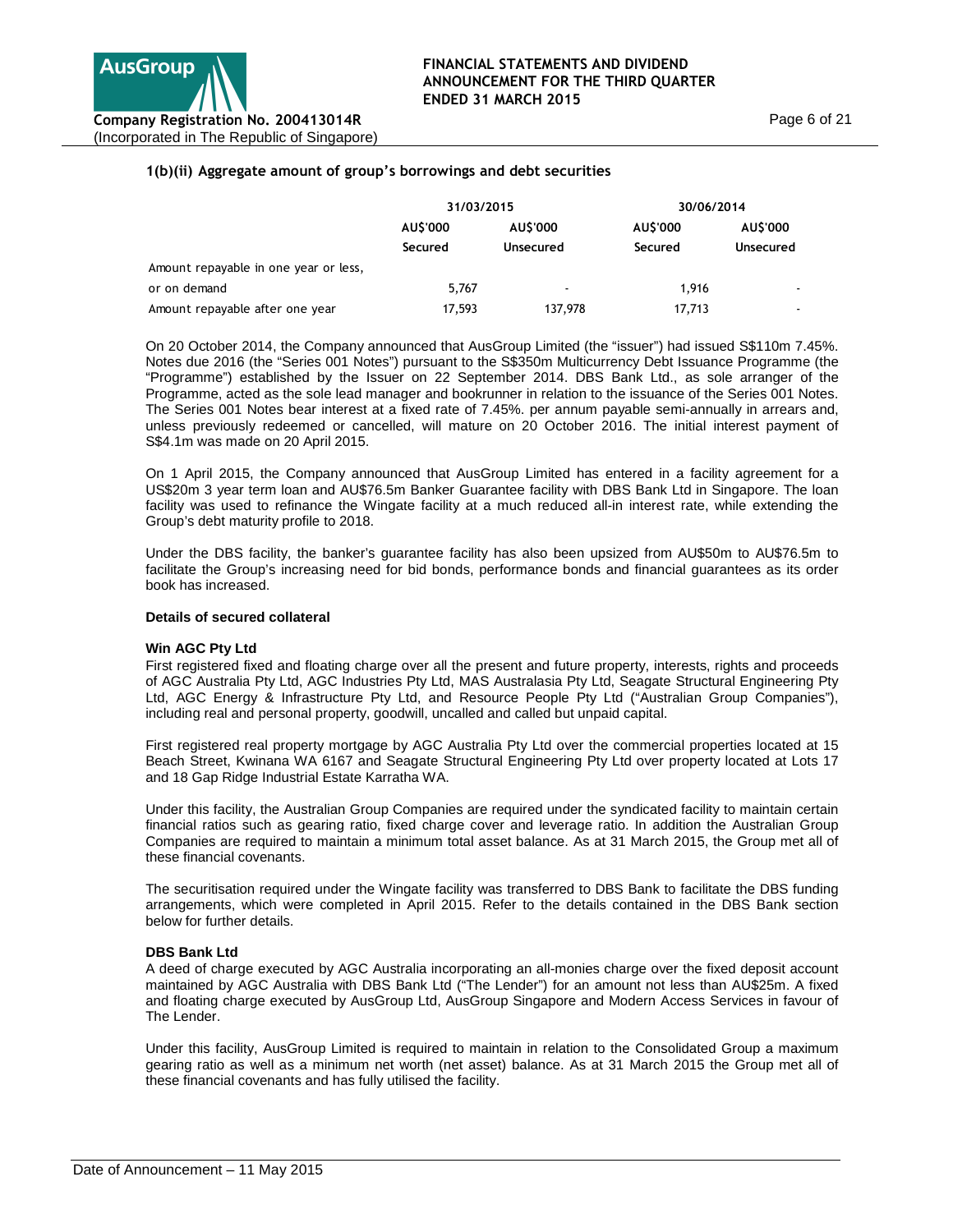

As announced on 1 April 2015 AusGroup has entered in a new facility agreement for a US\$20m 3 year term loan and increased its Banker Guarantee facility to AU\$76.5m with DBS Bank Ltd in Singapore. The term facility was used to refinance the Group's existing facility with Wingate Group. Following the refinancing of Wingate Group DBS obtained the following security for its facilities.

First registered fixed and floating charge over all the present and future property, interests, rights and proceeds of AGC Australia Pty Ltd, AGC Industries Pty Ltd, MAS Australasia Pty Ltd, Seagate Structural Engineering Pty Ltd, AGC Energy & Infrastructure Pty Ltd, and Resource People Pty Ltd ("Australian Group Companies"), including real and personal property, goodwill, uncalled and called but unpaid capital.

First registered real property mortgage by AGC Australia Pty Ltd over the commercial properties located at 15 Beach Street, Kwinana WA 6167 and Seagate Structural Engineering Pty Ltd over property located at Lots 17 and 18 Gap Ridge Industrial Estate Karratha WA.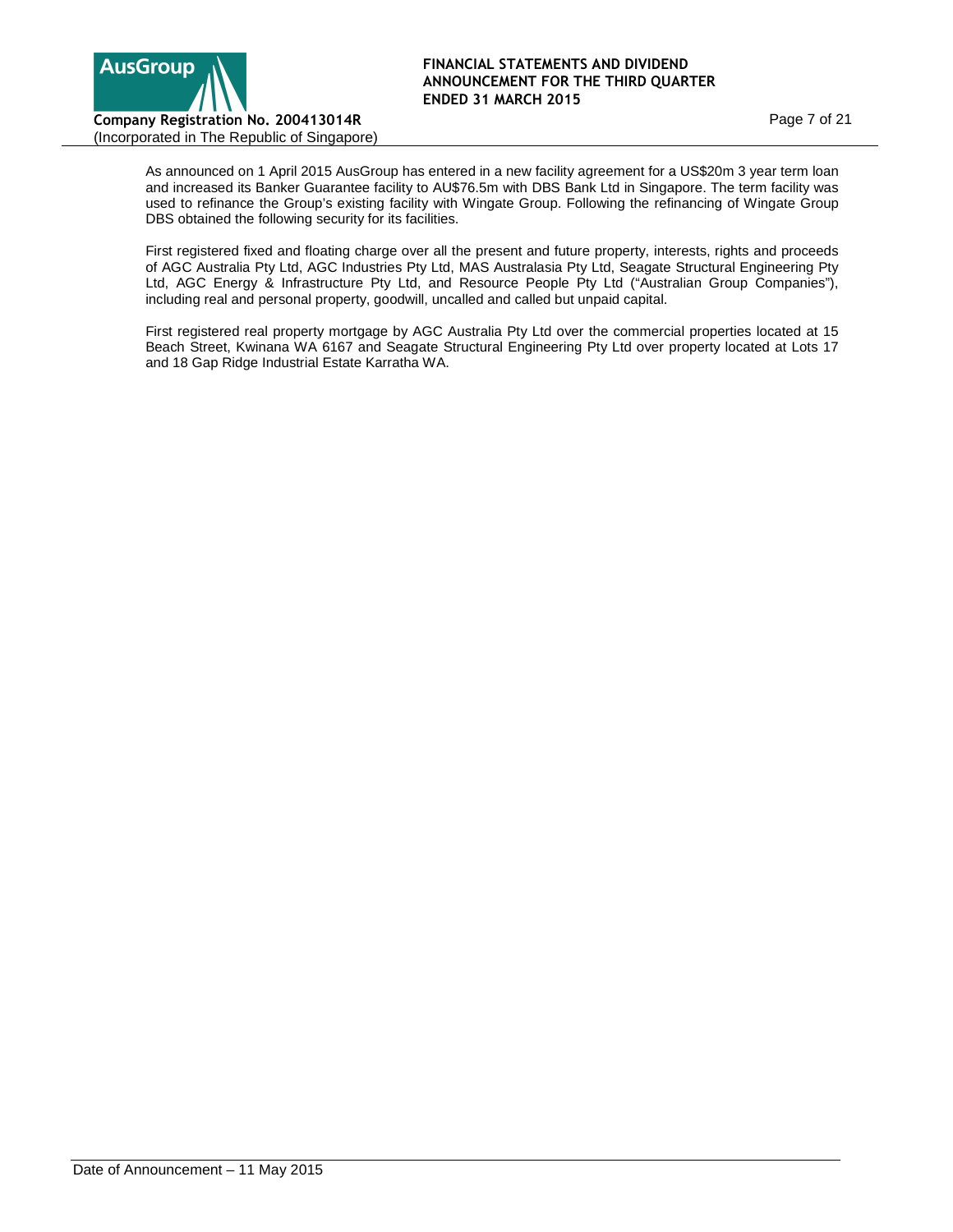# **1(c) A consolidated statement of cash flows (for the group), together with a comparative statement for the corresponding period of the immediately preceding financial year**

|                                                        | <b>GROUP</b> | <b>GROUP</b> | <b>GROUP</b> | <b>GROUP</b> |
|--------------------------------------------------------|--------------|--------------|--------------|--------------|
|                                                        | 3Q 2015      | 3Q 2014      | 9M 2015      | 9M 2014      |
|                                                        | AU\$'000     | AU\$'000     | AU\$'000     | AU\$'000     |
| Cash flows from operating activities                   |              |              |              |              |
| Profit/(loss) before taxation                          | 1,863        | (1, 227)     | 6,320        | (27, 012)    |
| Add / (less) adjustments for:                          |              |              |              |              |
| Depreciation of property, plant and equipment          | 2,386        | 2,292        | 6,945        | 8,264        |
| Amortisation of intangible assets                      | 380          | 949          | 2,173        | 2,813        |
| Employee share and share option scheme expense         | (513)        | 75           | 217          | 55           |
| Impairment loss on property, plant and equipment       |              |              | 200          |              |
| Impairment loss on trade receivables                   | 294          | (32)         | 328          | 24           |
| Profit on disposal of property, plant and equipment    | (366)        | (789)        | (1,054)      | (12, 574)    |
| Interest income                                        | (258)        | (193)        | (670)        | (608)        |
| Finance costs                                          | 1,930        | 589          | 3,978        | 2,886        |
| Research and development                               | (5, 540)     |              | (11, 963)    |              |
| Operating cash flows before working capital changes    | 176          | 1,663        | 6,474        | (26, 152)    |
| Changes in operating assets and liabilities            |              |              |              |              |
| Changes in operating assets and liabilities, net of    |              |              |              |              |
| effects from acquisition of business                   |              |              |              |              |
| Trade receivables                                      | 11,203       | (19, 787)    | (18, 678)    | 53,610       |
| Other receivables and prepayments                      | (3, 404)     | 3,132        | (6, 136)     | (7,086)      |
| Inventories                                            | 96           | (2,871)      | (484)        | (3,869)      |
| Trade payables                                         | 88           | (4,084)      | (7,669)      | (16, 646)    |
| Accruals and other payables                            | (4,682)      | (747)        | 1,297        | (9, 943)     |
| Cash generated from/(used in) operations               | 3,477        | (22, 694)    | (25, 196)    | (10, 086)    |
| Interest paid                                          | (1, 369)     | (556)        | (2,969)      | (2,792)      |
| Interest received                                      | 258          | 193          | 670          | 608          |
| Income tax received/(paid)                             | 897          | (198)        | 11,216       | (173)        |
| Net cash generated from/(used in) operating activities | 3,263        | (23, 256)    | (16, 279)    | (12, 442)    |
| Cash flows from investing activities                   |              |              |              |              |
| Proceeds from disposal of property, plant and          |              |              |              |              |
| equipment                                              | 723          | 2,429        | 2,575        | 44,041       |
| Purchase of property, plant and equipment              | (20, 144)    | (940)        | (36, 714)    | (2, 170)     |
| Net cash outflow on acquisition of business            |              |              |              | (1, 303)     |
| Net cash outflow on acquisition of subsidiaries        |              |              | (12, 189)    |              |
| Decrease/(Increase) in interest in joint venture       |              |              |              | 844          |
| Purchase of intangible assets                          | (240)        | (11)         | (2,029)      | (754)        |
| Net cash (used in)/generated from investing activities | (19, 661)    | 1,478        | (48, 357)    | 40,657       |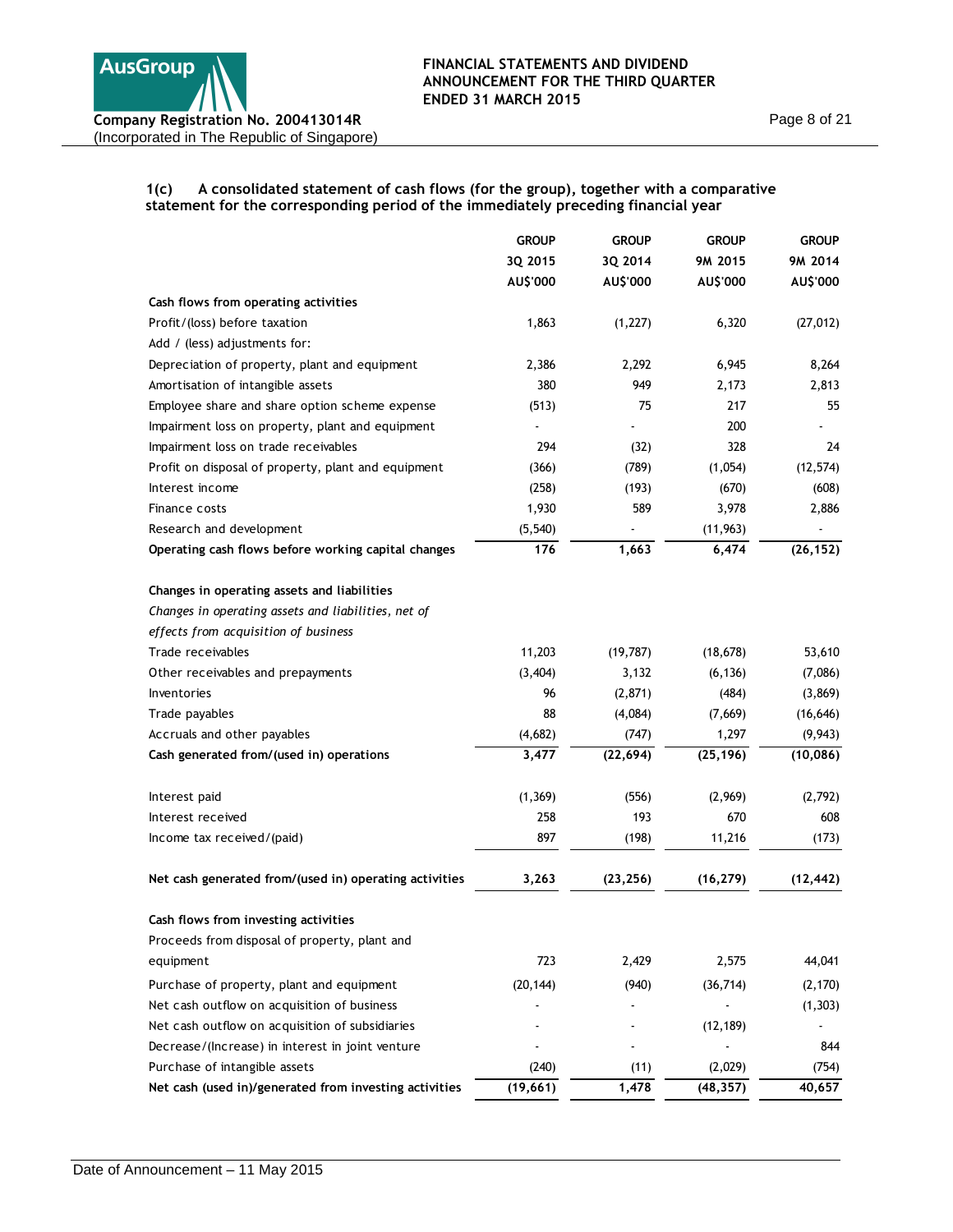

Page 9 of 21

| 1(c) Consolidated Statement of Cash Flows (continu     | <b>GROUP</b><br>3Q 2015<br>AU\$'000 | <b>GROUP</b><br>3Q 2014<br>AU\$'000 | <b>GROUP</b><br>9M 2015<br>AU\$'000 | <b>GROUP</b><br>9M 2014<br>AU\$'000 |
|--------------------------------------------------------|-------------------------------------|-------------------------------------|-------------------------------------|-------------------------------------|
|                                                        |                                     |                                     |                                     |                                     |
| Cash flows from financing activities                   |                                     |                                     |                                     |                                     |
| Dividends paid                                         |                                     |                                     |                                     |                                     |
| Proceeds from issue of share capital                   |                                     | 13,503                              |                                     | 13,503                              |
| Payment of share issue costs                           |                                     |                                     | (122)                               |                                     |
| Purchase of treasury shares                            |                                     |                                     |                                     |                                     |
| Repayment of finance leases                            | (160)                               | (417)                               | (716)                               | (1, 338)                            |
| Proceeds from borrowings                               |                                     |                                     | 104,180                             |                                     |
| Repayment of borrowings                                |                                     |                                     | (34,000)                            | (28, 276)                           |
| Net cash (used in)/generated from financing activities | (160)                               | 13,086                              | 69,342                              | (16, 111)                           |
| Net (decrease)/increase in cash and cash equivalents   | (16, 558)                           | (8,692)                             | 4,706                               | 12,104                              |
| Effect of exchange rate changes                        | 5,077                               | (837)                               | 5,687                               | 1,011                               |
| Movement in cash and cash equivalents for the period   | (11, 481)                           | (9,529)                             | 10,393                              | 13,115                              |
| Cash and cash equivalents at beginning of period       | 62,719                              | 31,396                              | 40,845                              | 8,752                               |
| Cash and cash equivalents at end of period             | 51,238                              | 21,867                              | 51,238                              | 21,867                              |
| Cash and cash equivalents represented by               |                                     |                                     |                                     |                                     |
| Cash and bank balances                                 | 11,349                              | 21,867                              | 11,349                              | 21,867                              |
| *Restricted cash                                       | 39,889                              |                                     | 39,889                              |                                     |
| Total cash and cash equivalents at end of period       |                                     |                                     |                                     |                                     |
|                                                        | 51,238                              | 21,867                              | 51,238                              | 21,867                              |

\*The amount represents cash security held for bank guarantees issued.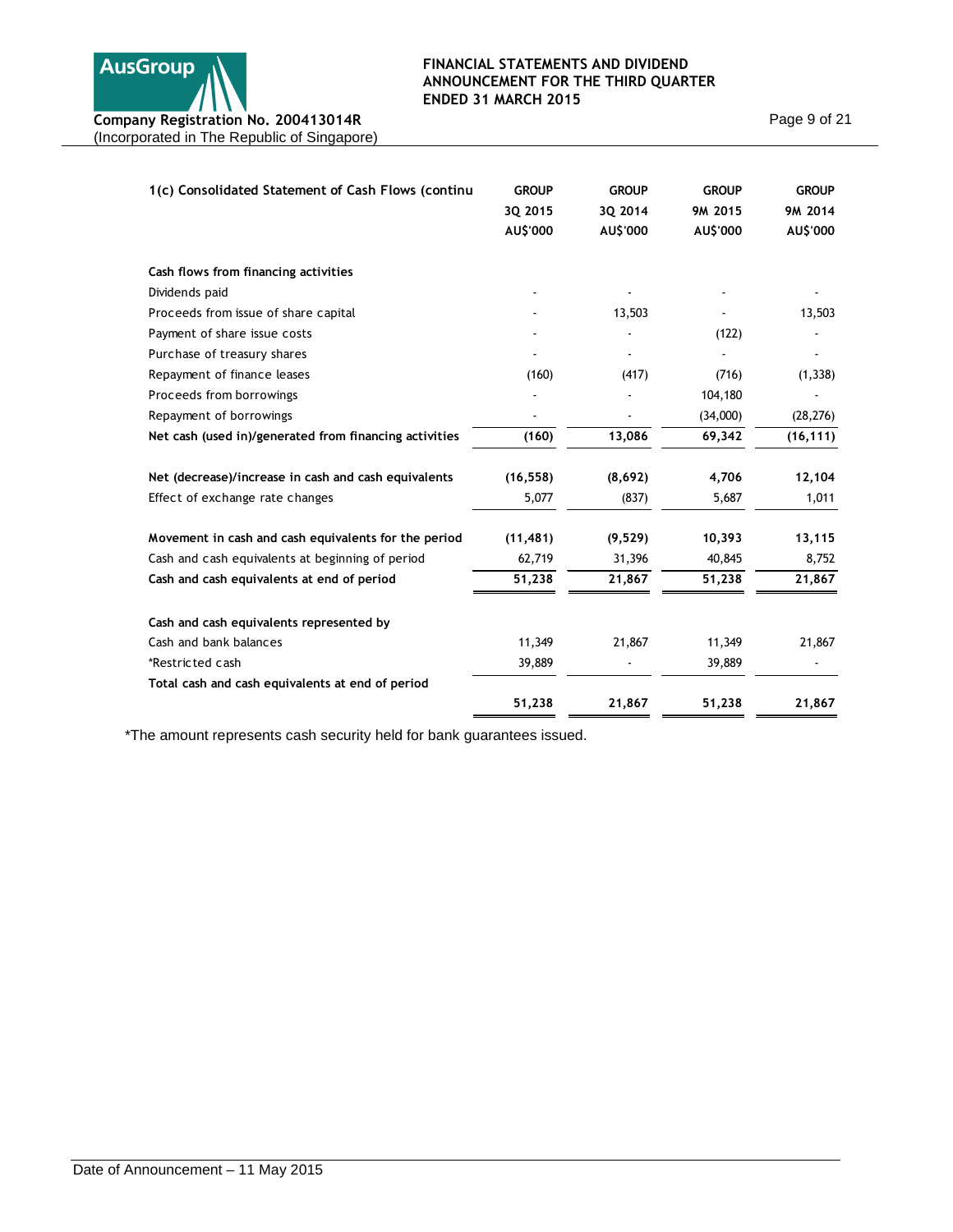

# **1(d)(i) A statement (for the issuer and group) showing either**

- **(i) all changes in equity, or**
- **(ii) changes in equity other than those arising from capitalisation issues and distributions to shareholders, together with a comparative statement for the corresponding period of the immediately preceding financial year**

|                                                                    | <b>SHARE</b><br><b>CAPITAL</b> | <b>CAPITAL</b><br><b>RESERVE</b> | <b>SHARE</b><br><b>BASED</b><br><b>RESERVE</b> | <b>FOREIGN</b><br><b>CURRENCY</b><br>PAYMENT TRANSLATION<br><b>RESERVE</b> | <b>RETAINED</b><br><b>EARNINGS</b> | <b>TOTAL</b>   | NON-<br><b>CONTROLLING</b><br><b>INTEREST</b> | <b>TOTAL</b><br><b>EQUITY</b> |
|--------------------------------------------------------------------|--------------------------------|----------------------------------|------------------------------------------------|----------------------------------------------------------------------------|------------------------------------|----------------|-----------------------------------------------|-------------------------------|
| Group                                                              | AU\$'000                       | AU\$ '000                        | AU\$'000                                       | AU\$'000                                                                   | AU\$'000 AU\$'000                  |                |                                               | AU\$'000 AU\$'000             |
| 9M 2015                                                            |                                |                                  |                                                |                                                                            |                                    |                |                                               |                               |
| Balance as at 1 July 2014                                          | 99,599                         | (163)                            | 886                                            | 3,528                                                                      | 92,279                             | 196,129        |                                               | 196,129                       |
| Acquisition of subsidiaries                                        | 28,441                         |                                  |                                                |                                                                            |                                    | 28,441         |                                               | 28,441                        |
| Total comprehensive income for the                                 |                                |                                  |                                                |                                                                            |                                    |                |                                               |                               |
| period ended 31 December 2014                                      |                                |                                  |                                                | 1,179                                                                      | 3,750                              | 4,929          | 100                                           | 5,029                         |
| Additional non-controlling interests                               |                                |                                  |                                                |                                                                            |                                    |                |                                               |                               |
| arising on the acquisition of                                      |                                |                                  |                                                |                                                                            |                                    |                | (50)                                          | (50)                          |
| Share based payment reserve                                        |                                |                                  | 730                                            |                                                                            |                                    | 730            |                                               | 730                           |
| Balance as at 31 December 2014                                     | 128,040                        | (163)                            | 1,616                                          | 4,707                                                                      |                                    | 96,029 230,229 |                                               | 50 230,279                    |
| Total comprehensive income/(loss) for                              |                                |                                  |                                                | 3,454                                                                      | 2,159                              |                |                                               |                               |
| the period ended 31 March 2015<br>Share based payment reserve      |                                |                                  | 387                                            | $\overline{a}$                                                             |                                    | 5,613<br>387   | (51)<br>$\blacksquare$                        | 5,562<br>387                  |
| Balance as at 31 March 2015                                        | 128,040                        | (163)                            | 2,003                                          | 8,161                                                                      |                                    | 98,188 236,229 |                                               | $(1)$ 236,228                 |
| 9M 2014                                                            |                                |                                  |                                                |                                                                            |                                    |                |                                               |                               |
| Balance as at 1 July 2013                                          | 64,309                         | (163)                            | 1,052                                          | 3,852                                                                      | 104,150                            | 173,200        |                                               | 173,200                       |
| Total comprehensive income/(loss) for                              |                                |                                  |                                                |                                                                            |                                    |                |                                               |                               |
| the period ended 31 December 2013                                  |                                |                                  |                                                | 1,037                                                                      | (12, 822)                          | (11,785)       |                                               | (11,785)                      |
| Share based payment reserve                                        |                                |                                  | (20)                                           | $\overline{a}$                                                             |                                    | (20)           |                                               | (20)                          |
| Balance as at 31 December 2013<br>Total comprehensive loss for the | 64,309                         | (163)                            | 1,032                                          | 4,889                                                                      |                                    | 91,328 161,395 |                                               | 161,395                       |
| period ended 31 March 2014                                         |                                |                                  |                                                | (867)                                                                      | (1, 294)                           | (2, 161)       |                                               | (2, 161)                      |
| Share based payment reserve                                        |                                |                                  | 75                                             | $\overline{\phantom{a}}$                                                   |                                    | 75             |                                               | 75                            |
| Balance as at 31 March 2014                                        | 77,812                         | (163)                            | 1,107                                          | 4,022                                                                      |                                    | 90,035 172,812 | ٠                                             | 172,812                       |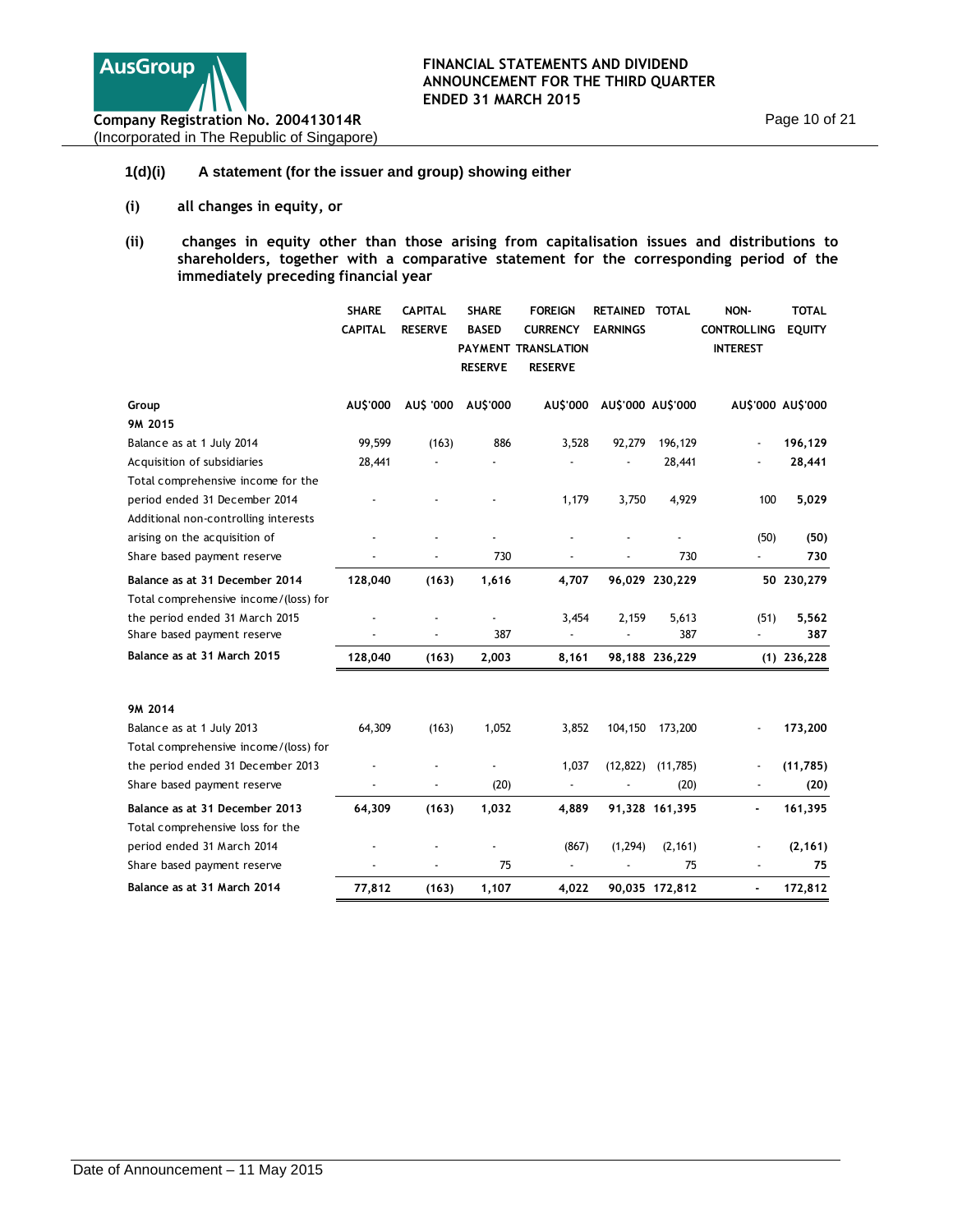

# **1(d)(i) A statement (for the issuer and group) of all changes in equity (continued)**

|                                         | <b>SHARE</b><br><b>CAPITAL</b> | <b>CAPITAL</b><br><b>RESERVE</b> | <b>SHARE</b><br><b>BASED</b><br><b>RESERVE</b> | <b>FOREIGN</b><br><b>CURRENCY</b><br>PAYMENT TRANSLATION<br><b>RESERVE</b> | RETAINED TOTAL<br><b>EARNINGS</b> |                   | NON-<br><b>CONTROLLING</b><br><b>INTEREST</b> | <b>TOTAL</b>             |
|-----------------------------------------|--------------------------------|----------------------------------|------------------------------------------------|----------------------------------------------------------------------------|-----------------------------------|-------------------|-----------------------------------------------|--------------------------|
| Company                                 | AU\$'000                       | AU\$'000                         | AU\$'000                                       |                                                                            | AU\$'000 AU\$'000 AU\$'000        |                   |                                               | AU\$'000 AU\$'000        |
| 9M 2015                                 |                                |                                  |                                                |                                                                            |                                   |                   |                                               |                          |
| Balance as at 1 July 2014               | 99,599                         | (163)                            | 886                                            | 4,173                                                                      | (3,290)                           | 101,205           |                                               | 101,205                  |
| Acquisition of subsidiaries             | 28,441                         |                                  |                                                |                                                                            |                                   | 28,441            |                                               | 28,441                   |
| Total comprehensive income/(loss) for   |                                |                                  |                                                |                                                                            |                                   |                   |                                               |                          |
| the period ended 31 December 2014       |                                |                                  |                                                | 6,887                                                                      | (2,490)                           | 4,398             |                                               | 4,398                    |
| Share based payment reserve             |                                |                                  | 730                                            |                                                                            |                                   | 730               |                                               | 730                      |
| Balance as at 31 December 2014          | 128,040                        | (163)                            | 1,616                                          | 11,060                                                                     |                                   | $(5,779)$ 134,774 |                                               | 134,774                  |
| Total comprehensive loss for the        |                                |                                  |                                                |                                                                            |                                   |                   |                                               |                          |
| period to 31 March 2015                 |                                |                                  |                                                | (4, 724)                                                                   | (1,940)                           | (6, 663)          |                                               | (6,664)                  |
| Share based payment reserve             |                                | $\overline{a}$                   | 387                                            | Ĭ.                                                                         |                                   | 387               |                                               | 387                      |
| Balance as at 31 March 2015             | 128,040                        | (163)                            | 2,003                                          | 6,336                                                                      |                                   | $(7,719)$ 128,497 | ٠                                             | 128,497                  |
| 9M 2014                                 |                                |                                  |                                                |                                                                            |                                   |                   |                                               |                          |
| Balance as at 1 July 2013               | 64,309                         | (163)                            | 1,052                                          | 5,018                                                                      | 320                               | 70,536            |                                               | 70,536                   |
| Total comprehensive income for the pe   |                                | ÷,                               | $\overline{a}$                                 | 1,431                                                                      | 187                               | 1,616             |                                               | 1,616                    |
| Share based payment reserve             |                                | ÷,                               | (20)                                           |                                                                            |                                   | (20)              |                                               | (20)                     |
| <b>Dividends</b>                        |                                | ÷,                               | $\overline{a}$                                 | Ĭ.                                                                         | $\overline{a}$                    | $\overline{a}$    | ÷,                                            | $\overline{\phantom{a}}$ |
| Balance as at 31 December 2013          | 64,309                         | (163)                            | 1,032                                          | 6,448                                                                      | 507                               | 72,132            | $\overline{\phantom{a}}$                      | 72,132                   |
| Shares issued                           | 13,503                         |                                  | ä,                                             |                                                                            | ٠                                 | 13,503            | ä,                                            | 13,503                   |
| Total comprehensive loss for the perioc |                                | ÷,                               |                                                | (1,490)                                                                    | (2,058)                           | (3, 549)          | $\blacksquare$                                | (3, 549)                 |
| Share based payment reserve             |                                |                                  | 75                                             |                                                                            |                                   | 75                |                                               | 75                       |
| <b>Dividends</b>                        |                                |                                  |                                                |                                                                            |                                   |                   |                                               | 0                        |
| Balance as at 31 March 2014             | 77,812                         | (163)                            | 1,107                                          | 4,958                                                                      | (1, 552)                          | 82,161            | ٠                                             | 82,161                   |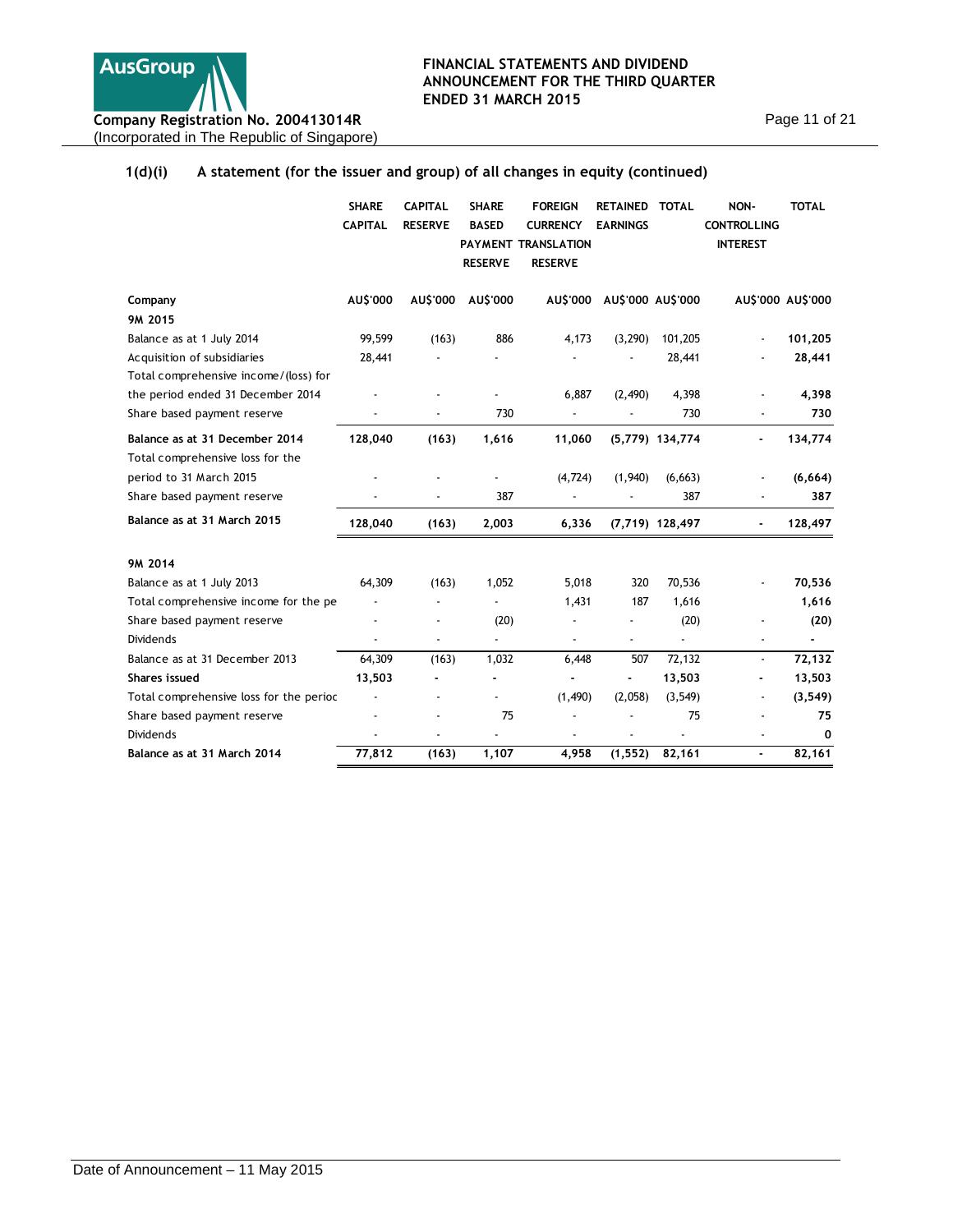

(Incorporated in The Republic of Singapore)

**1(d)(ii)** Details of any changes in the company's share capital arising from rights issue, bonus issue, share buy-backs, exercise of share options or warrants, conversion of other issues of equity securities, issue of shares for cash or as consideration for acquisition or for any other purpose since the end of the previous period reported on. State also the number of shares that may be issued on conversion of all the outstanding convertibles, as well as the number of shares held as treasury shares, if any, against the total number of issued shares excluding treasury shares of the issuer, as at the end of the current financial period reported on and as at the end of the corresponding period of the immediately preceding financial year

|                         | 31 March 2015 | 31 December<br>2014 |
|-------------------------|---------------|---------------------|
| Number of issued shares |               |                     |
| Opening balance         | 740,432,016   | 648,276,475         |
| Issuance of shares      |               | 92, 155, 541        |
| Closing balance         | 740,432,016   | 740,432,016         |

As at 31 March 2015 there were outstanding options for 1,674,000 (31 March 2014: 1,685,000) unissued ordinary shares under the employee share option scheme. All of these options have vested but have not yet been exercised.

As at 31 March 2015 there were 2,387,997 (31 March 2014: 2,578,239) outstanding share rights. Of these rights 157,353 have met the performance criteria to vest and will be issued as ordinary shares for nil consideration subject to board approval in due course. The remaining rights may in future potentially be converted to shares under the employee share right scheme.

As at 30 June 2014 Captain Larry Glenn Johnson was a director of the Company, and on 10 July 2014 Eng Chiaw Koon was appointed a director of the Company. On 27 June 2014 in accordance with a resolution of shareholders passed on 19 June 2014, 35,000,000 options to acquire ordinary shares in the Company were issued. Captain Larry Glenn Johnson was issued 15,000,000 options, while Eng Chiaw Koon was issued 20,000,000 options. Under the terms of the options, one quarter of the options will vest on the first anniversary of the issue of the options and a further quarter each anniversary thereafter until all options have been vested.

As approved by Shareholders at the EGM held on 19 June 2014, the 110,000,000 options issued to Ezion were to raise funds for the Group's expansions via the strategic investment by Ezion as a substantial shareholder. Following the issue and allotment of these options on 27 June 2014, the options to Ezion are exercisable from that date. Assuming all of Ezion's options are exercised, the Company will receive additional net cash proceeds of S\$40,425,000 that will be used to fund proposed expansion (70-80%) into offshore marine services ("Proposed Expansion") and general working capital (20-30%). No value has been ascribed to these options as at 30 June 2014, as the Directors have deemed this to be a capital raising transaction.

As at 31 March 2015 and 31 March 2014 respectively there was no treasury shares held by the company.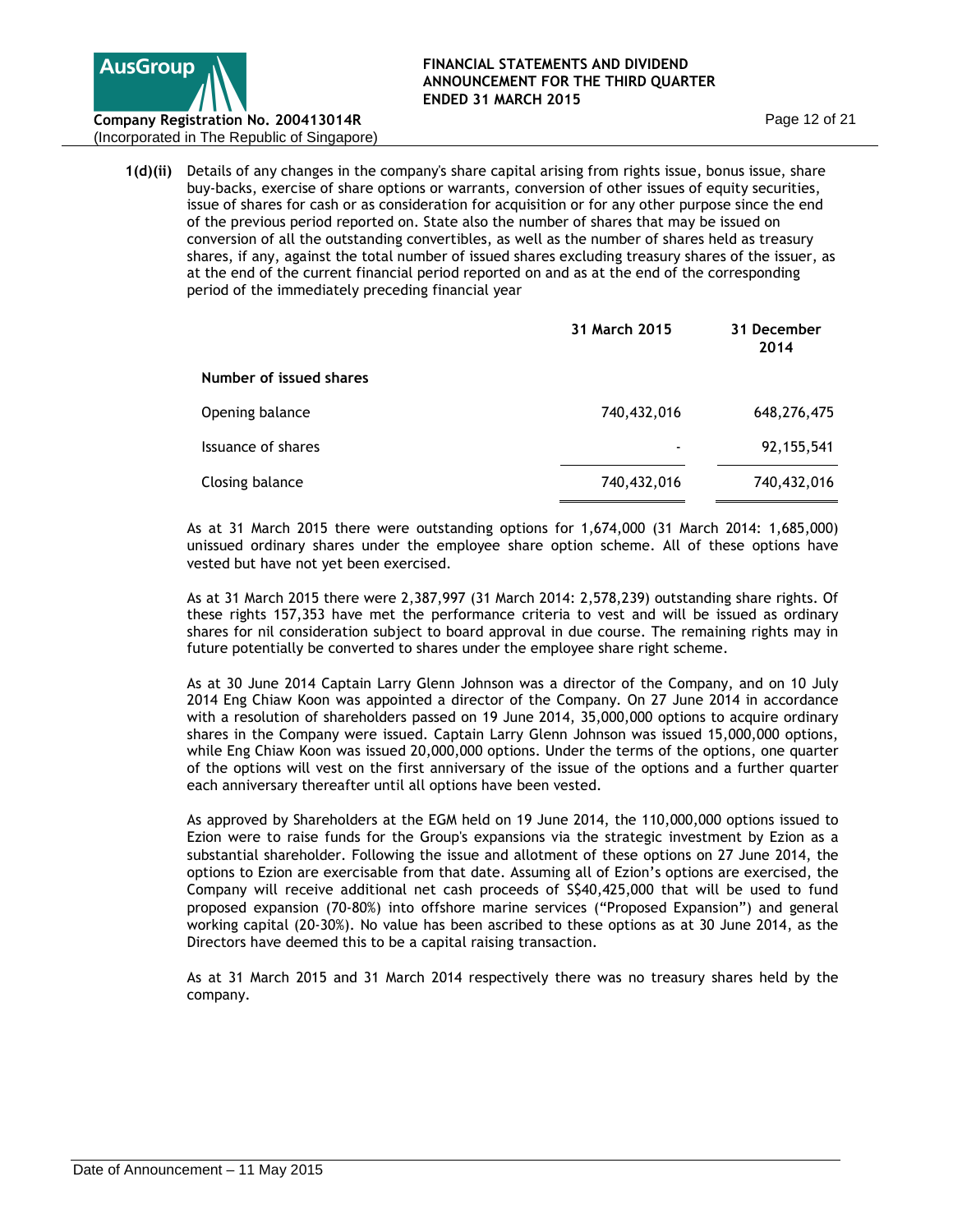

# **1(d)(iii) To show the total number of issued shares excluding treasury shares as at the end of the current financial period and as at the end of the immediately preceding year**

|                         | 31 March 2015 | 30 June 2014 |
|-------------------------|---------------|--------------|
| Number of issued shares | 740,432,016   | 648.276.475  |

The Company announced on 7 November that the Company has completed the acquisition of 100% of the issued and paid up share capital of Ezion Offshore Logistics Hub Pte Ltd and 90% of the issued and paid up share capital of Teras Australia Pty Ltd. The Company has issued and allotted 92,155,541 new fully paid ordinary shares in the capital of the Company to Ezion Holdings Limited. Following the completion of the Acquisition, the total number of the issued shares in the capital of the Company has increased from 648,276,475 to 740,432,016.

The net proceeds received by the Company of approximately S\$25.2m from the issuance of 70,000,000 shares pursuant to a placement exercise made on 27 June 2014 have been fully utilized. The following is the summary of the use of proceeds:

| Net proceeds disclosed in the announcement dated 27 June 2014       | S\$'000<br>25,244 |
|---------------------------------------------------------------------|-------------------|
| Less:<br>General working capital of the Group<br>Proposed expansion | 6,900<br>18,344   |
| Balance proceeds as at 31 March 2015                                |                   |

The above use of proceeds is in accordance with the intended use as stated in the announcement dated 9 April 2014 in relation to the placement of 70,000,000 new shares.

**1(d)(iv) A statement showing all sales, transfers, disposal, cancellation and/or use of treasury shares as at the end of the current financial period reported on** 

Not applicable.

**2. Whether the figures have been audited or reviewed and in accordance with which auditing standard or practice**

The figures have not been audited or reviewed by the auditors.

**3. Where the figures have been audited or reviewed, the auditors' report (including any qualifications or emphasis of a matter)**

Not applicable.

**4. Whether the same accounting policies and methods of computation as in the issuer's most recently audited annual financial statements have been applied**

The Group has applied the same accounting policies and methods of computation in the financial information for the current reporting period compared with the last audited financial statements as at 30 June 2014.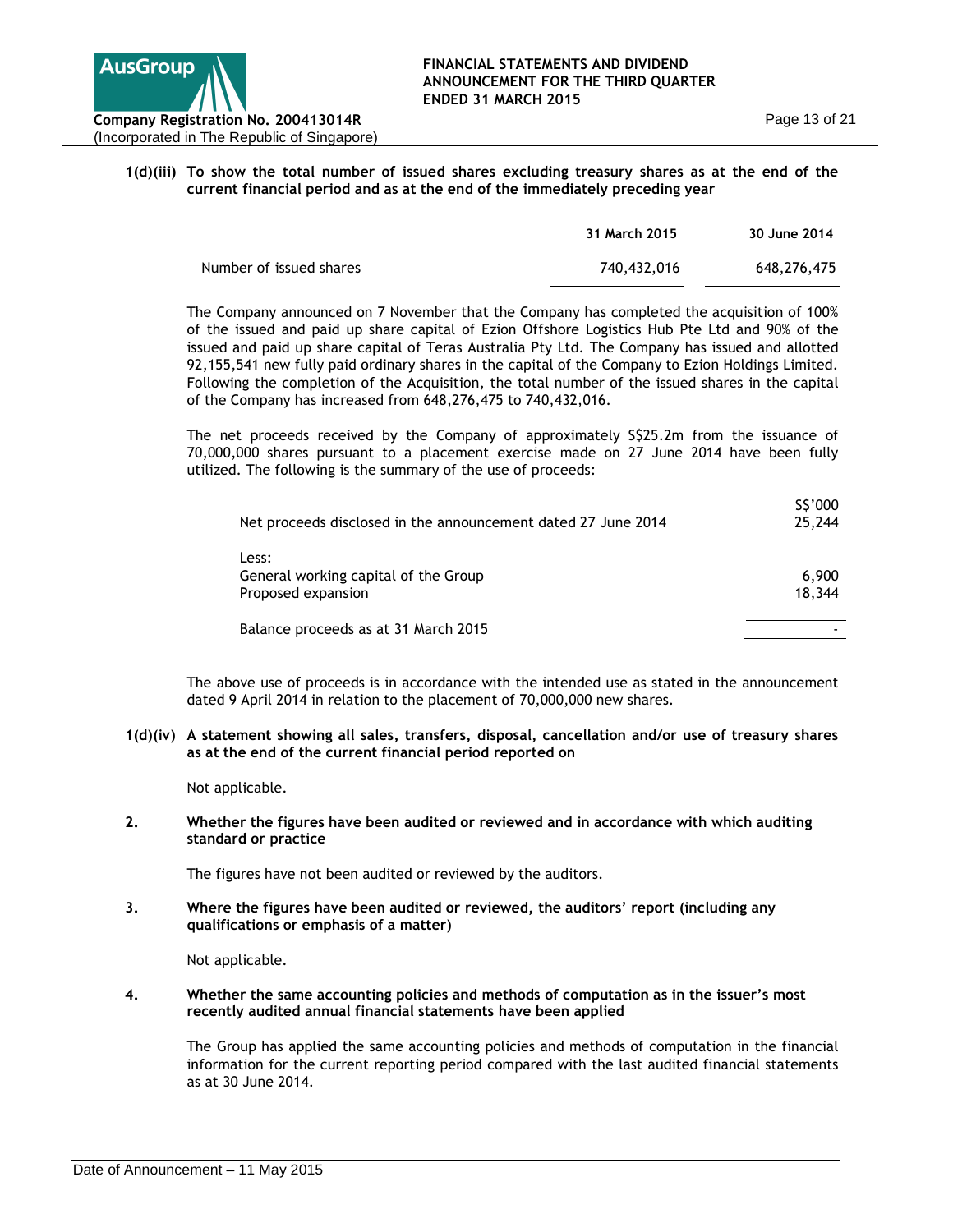

**5. If there are any changes in the accounting policies and methods of computation, including any required by an accounting standard, what has changed, as well as the reasons for, and the effect of, the change**

None.

**6. Earnings per ordinary share of the Group for the current financial period reported on and the corresponding period of the immediately preceding financial year, after deducting any provision for preference dividends**

**Earnings per share**

|                                                                                      | <b>GROUP</b><br>3Q 2015<br>AU\$'000 | <b>GROUP</b><br>30 2014<br>AU\$'000 | <b>GROUP</b><br>9M 2015<br>AU\$'000 | <b>GROUP</b><br>9M 2014<br>AU\$'000 |
|--------------------------------------------------------------------------------------|-------------------------------------|-------------------------------------|-------------------------------------|-------------------------------------|
| Profit/(loss) after taxation                                                         | 2,050                               | (1, 294)                            | 5,949                               | (14, 113)                           |
| Weighted average number of ordinary shares in<br>issue applicable to earnings ('000) | 796,749                             | 499,053                             | 697,045                             | 499,053                             |
| Fully diluted number of ordinary shares ('000)                                       | 799,216                             | 501,929                             | 699,568                             | 501,929                             |
| Earnings/(loss) per ordinary share (AU cents)                                        |                                     |                                     |                                     |                                     |
| - Basic                                                                              | 0.3                                 | (0.3)                               | 0.9                                 | (2.8)                               |
| - Diluted                                                                            | 0.3                                 | (0.3)                               | 0.9                                 | (2.8)                               |

Basic earnings per share is calculated by dividing the consolidated profit / (loss) after tax attributable to the equity holders of the Company by the weighted average of the number of shares outstanding during the period.

For the purposes of calculating diluted earnings per share, the weighted average number of shares on issue has been adjusted as if all dilutive share options and share awards were exercised. The number of shares that could have been issued upon the exercise of all dilutive shares is added to the denominator as the number of shares issued for no consideration. No adjustment is made to the profit/(loss) after tax.

- **7. Net asset value (for the issuer and group) per ordinary share based on the total number of issued shares excluding treasury shares of the issuer at the end of the:-**
- **(a) current financial period reported on; and**
- **(b) immediately preceding financial year**

|                                                                                                                     | <b>GROUP</b> |                                  |          | <b>COMPANY</b>                   |  |
|---------------------------------------------------------------------------------------------------------------------|--------------|----------------------------------|----------|----------------------------------|--|
|                                                                                                                     | AUS'000      | 31/03/2015 30/06/2014<br>AUS'000 | AU\$'000 | 31/03/2015 30/06/2014<br>AUS'000 |  |
| Net assets                                                                                                          | 236,228      | 196.129                          | 128,497  | 101,205                          |  |
| Net asset value per ordinary share based on issued share<br>capital at the end of the respective periods (AU cents) | 31.9         | 36.0                             | 17.4     | 14.7                             |  |

Net asset value per ordinary share is calculated based on 740,432,016 ordinary shares as at 31 March 2015 (30 June 2014: 648,276,475 ordinary shares).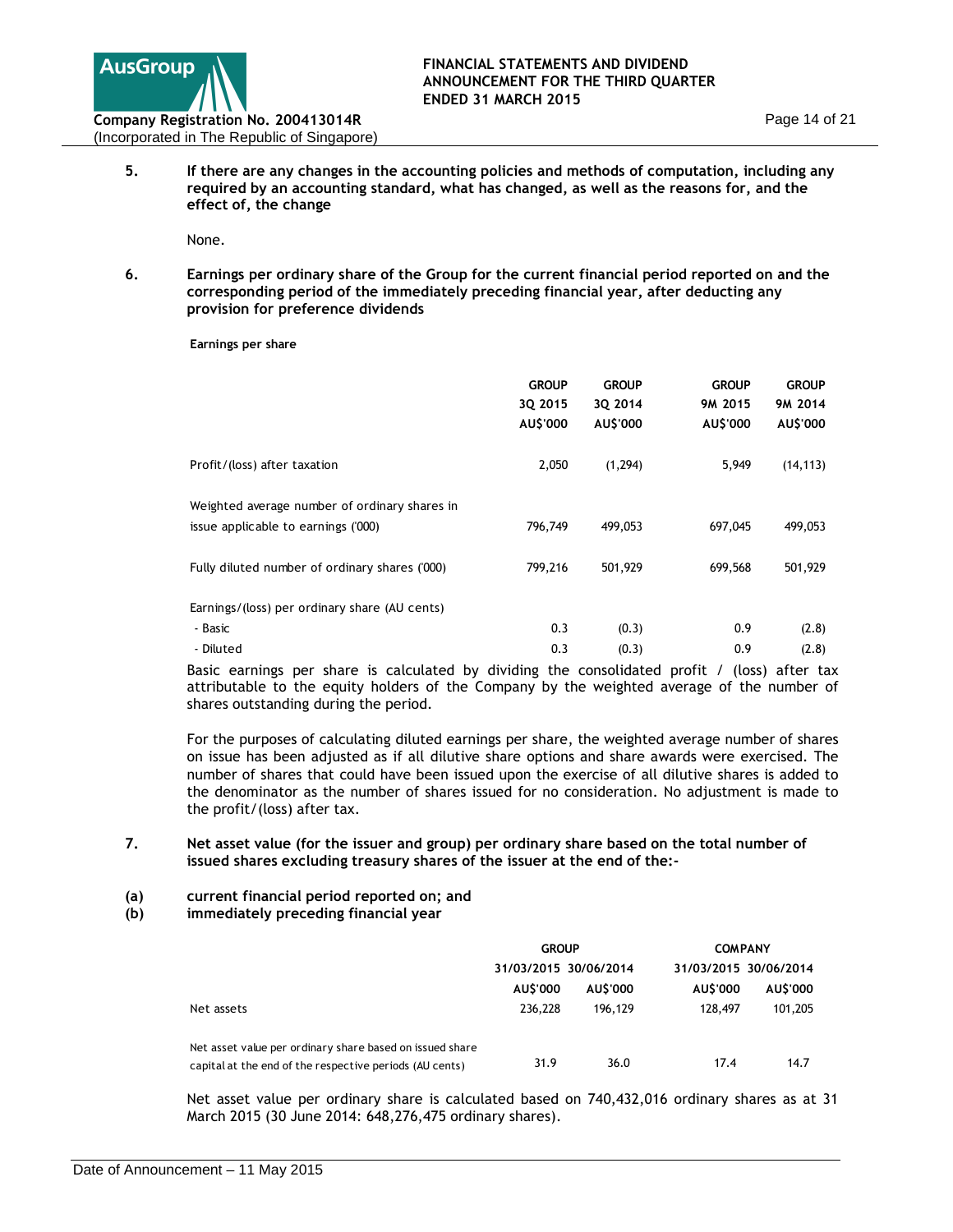

- **8. A review of the performance of the Group, to the extent necessary for a reasonable understanding of the group's business. It must include a discussion of the following:-**
- **(a) any significant factors that affected the turnover, costs, and earnings of the group for the current financial period reported on, including (where applicable) seasonal or cyclical factors; and**
- **(b) any material factors that affected the cash flow, working capital, assets or liabilities of the group during the current financial period reported on**

# **A Acquisition Completed in November 2014**

Pursuant to the acquisition completed in November 2014, whereby the Group had acquired 100% of the issued and paid up share capital of Ezion Offshore Logistics Hub Pte Ltd and 90% of the issued and paid up share capital of Teras Australia Pty Ltd, the assets and liabilities of both companies were consolidated in the Group's statement of financial position as at 31 December 2014. This represents one of the reasons for respective increases in assets and liabilities of the Group as at 31 December 2014, as compared to 30 September 2014. The post-acquisition results were consolidated in the Group's income statement for the period.

The Financial Statements of the Group provisionally reflect accounting for the acquisition of Ezion Offshore Logistics Hub Pte Ltd and Teras Australia Pty Ltd collectively "The Acquisition". The Group is in the process of finalizing purchase price accounting for The Acquisition, which will be completed during the current financial year. Any adjustment from the provisional consolidation will be reflected in the Group's Annual Financial Statements for the year ended 30 June 2015.

#### **B Income Statement**

#### **(i) Revenue**

Revenue for the third quarter of FY2015 increased by 18.9% to AU\$86.9m (3Q FY2014: AU\$73.0m).

Revenue for the 9 months to March of FY2015 increased by 54.3% to AU\$336.8m (9M 2014: AU\$218.3m).

This higher underlying activity was as a result of increased activity in maintenance (34% of revenue base), scaffolding projects (30% of revenue base) and revenue contributed from newly acquired subsidiaries.

#### **(ii) Cost of sales and Gross profit / (loss)**

#### *Cost of sales*

The cost of sales for the third quarter of FY2015 increased by 15.8% to AU\$74.5m (3Q FY2014: AU\$64.3m).

The cost of sales for the 9 months to March of FY2015 increased by 33.9% to AU\$298.3m (9M 2014: AU\$222.7m).

The increase was in line with the increase in revenue when adjusted for one-off project losses that were recognised in Q1 FY2014.

#### *Gross profit*

Gross margin has increased from 11.9% during the third quarter of FY2014 to 14.3% during the third quarter of FY2015. The gross profit margin for the quarter exceeded the target range of 10- 12% due to the recognition of research and development tax credits during the quarter, following a tax refund from the Australian Tax Office.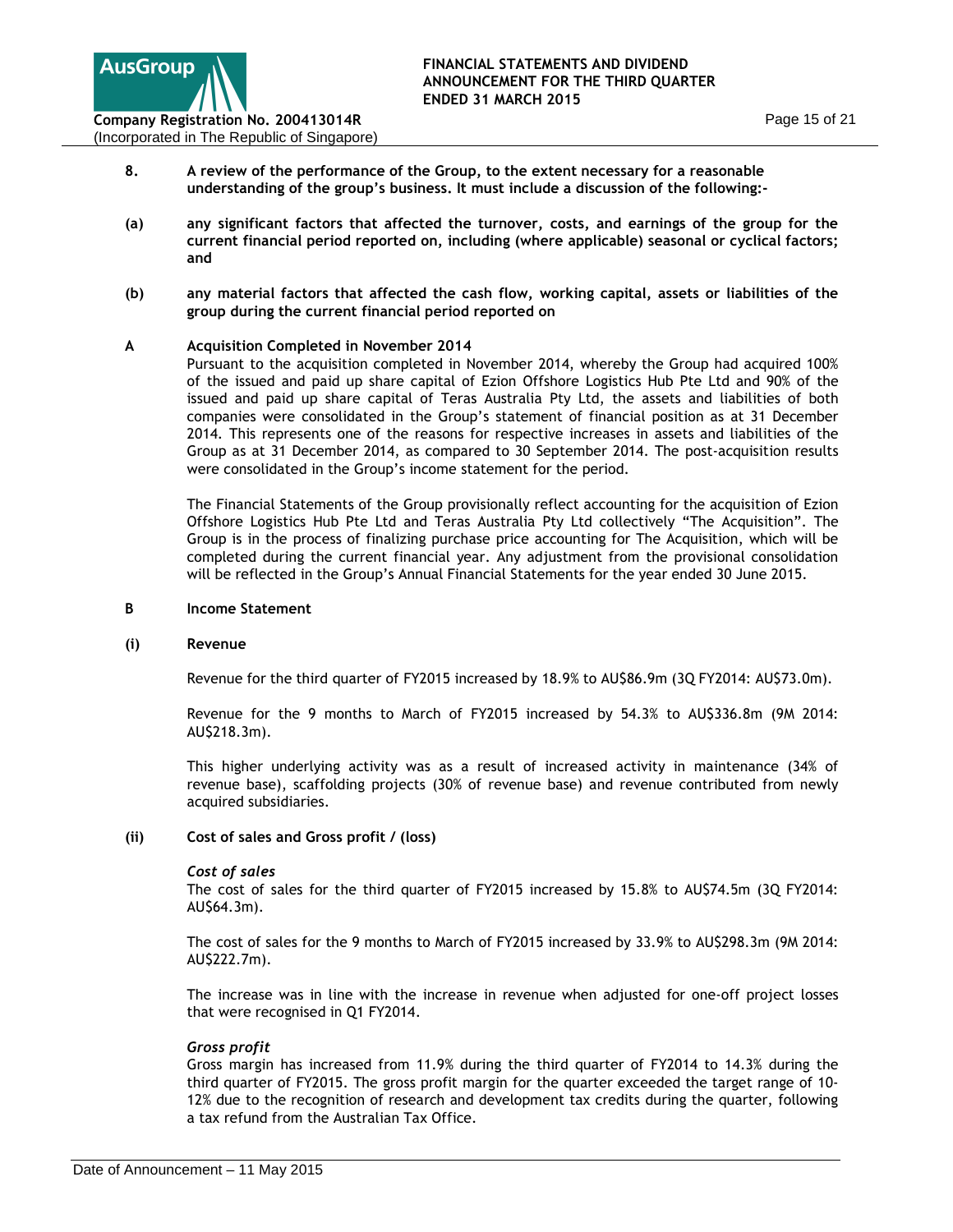

#### **(iii) Other operating income**

Other operating income for the third quarter of FY2015 increased to AU\$1.3m (3Q FY2014: AU\$0.8m).

Other operating income for the 9 months to March of FY2015 decreased to AU\$2.7m (9M 2014: AU\$14.1m). The decrease was primarily due to the one-off profit from the sale of Singapore property of AU\$8.6m realized in HY FY2014.

# **(iv) Other operating costs, Administrative expenses and Marketing expenses**

#### *Other operating costs*

Other operating costs for the third quarter of FY2015 increased by 27.4% to AU\$3.6m (3Q FY2014: AU\$2.8m). The increase was in line with the addition in overheads required as a result of higher activity levels.

Other operating costs for the 9 months to March of FY2015 increased by 10.0% to AU\$14.2m (9M 2014: AU\$12.9m). The increase was primarily one-off costs due to the re-structuring of the Fabrication business in the last quarter.

#### *Administrative expenses*

Administration expenses for the third quarter of FY2015 decreased by 12.6% to AU\$5.7m (3Q FY2014: AU\$6.5m). The decrease reflects the lower staffing levels as a result of the restructure during FY2014.

Administration expenses for the 9 months to March of FY2015 decreased by 19.6% to AU\$15.3m (9M 2014: AU\$18.9m). The decrease was mainly due to the reason stated above.

#### *Marketing and distribution expenses*

Marketing and distribution expenses for the third quarter of FY2015 decreased by 32.0% to AU\$0.6m (3Q FY2014: AU\$0.8m). The decrease primarily reflects lower staffing levels.

Marketing and distribution expenses for the 9 months to March of FY2015 decreased by 25.7% to AU\$1.4m (9M 2014: AU\$1.9m). The decrease was mainly due to the reason stated above.

### *Amortisation and depreciation expenses*

Amortisation and depreciation expenses for the third quarter of FY2015 decreased by 14.6% to AU\$2.8m (3Q FY2014: AU\$3.2m). The decrease primarily reflects lower carrying amount of property, plant and equipment during the period.

Amortisation and depreciation expenses for the 9 months to March of FY2015 decreased by 17.7% to AU\$9.1m (9M 2014: AU\$11.1m). The decrease was mainly due to the reason stated above.

## **(v) Finance costs**

Finance costs for the third quarter of FY2015 increased to AU\$1.9m (3Q FY2014: AU\$0.6m). The increase was mainly attributable to higher borrowings in Q3 FY2015.

Finance costs for the 9 months to March of FY2015 increased to AU\$4.0m (9M 2014: AU\$2.9m). The increase was mainly due to the reason stated above.

#### **(vi) Income tax expense**

Please refer to Section 1(a)(ii)C.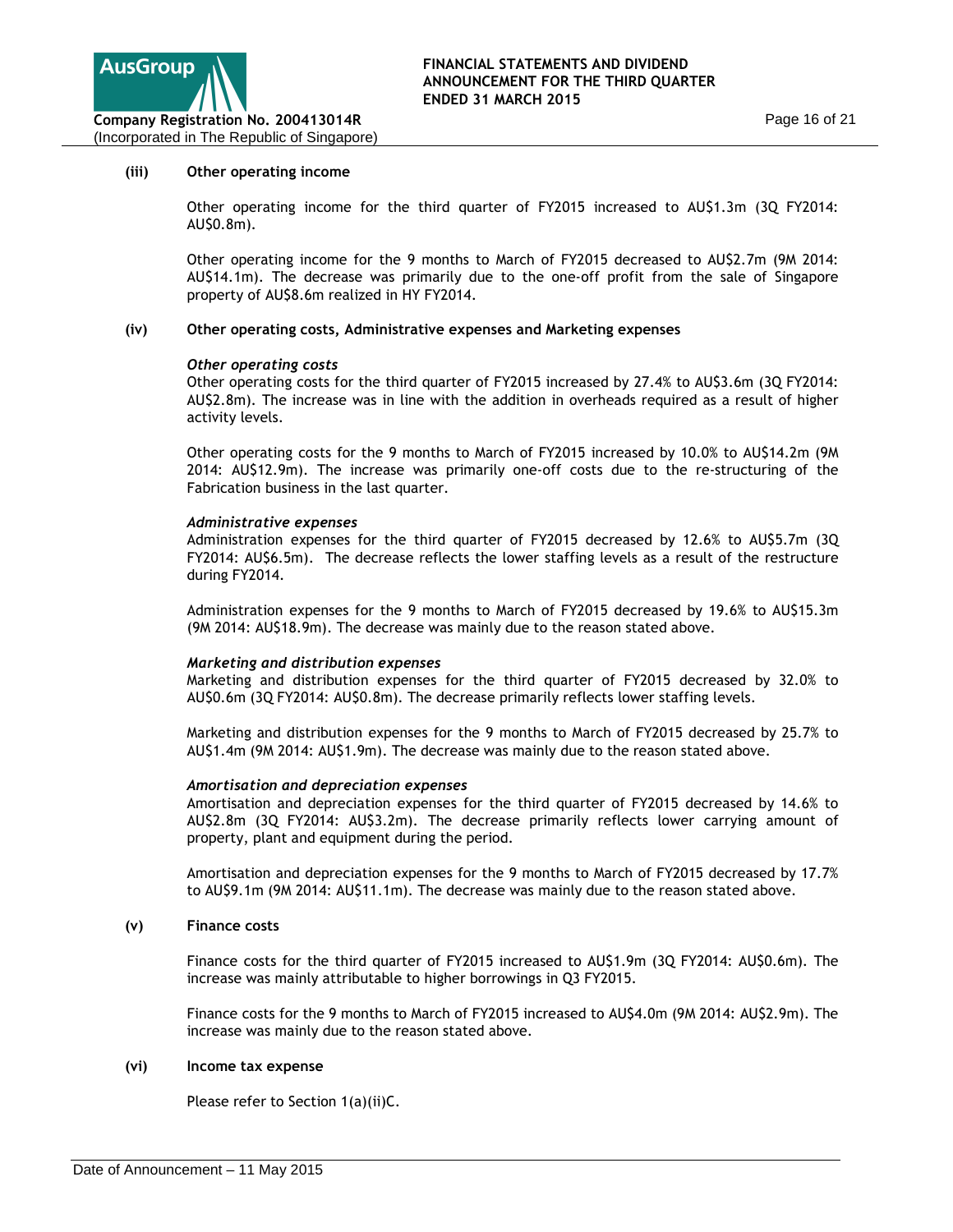

### **(vii) Profit/(Loss) after tax**

The profit after tax for the third quarter of FY2015 was AU\$2.05m (3Q FY2014: loss of AU\$1.3m) whilst for the 9 months to March of FY2015 it was AU\$5.9m (9M 2014: loss of AU\$14.1m). The profit for the third quarter of FY2015 is due to improved operating performance when compared to the same period last year. The Group has incurred a number of one off costs in relation to the acquisition that have been expensed during the 9 months to March FY2015. This should be read in conjunction with notes 8 A (i) to (vi) above.

# **C Balance Sheet**

#### **(i) Shareholders' Equity**

Total shareholders' equity at 31 March 2015 amounted to AU\$236.2m, an increase of 20.4% over the previous year (FY2014: AU\$196.1m). This was due to the profit for the period of AU\$5.9m and increase in share capital due to the acquisition.

#### **(ii) Non-current Assets**

Total non-current assets amounted to AU\$272.2m at 31 March 2015, representing a 164.0% increase over the previous year (FY2014: AU\$103.1m). The increase was mainly due to the recording of assets associated with the acquisition of Ezion Offshore Logistics Hub Pte Ltd and Teras Australia Pty Ltd.

#### **(iii) Current Assets**

Total current assets amounted to AU\$228.8m at 31 March 2015, representing a 15.4% increase compared with the previous year (FY2014: AU\$198.2m). The increase was due to higher trade receivables and invoicing resulting from increasing revenues during the period.

Trade receivables are split as follows:

|                               | 31/03/2015 | 30/06/2014 |
|-------------------------------|------------|------------|
|                               | AU\$'000   | AU\$'000   |
| Trade receivables             |            |            |
| - Trade receivables           | 57,989     | 65,454     |
| <b>Construction contracts</b> |            |            |
| - Due from customers          | 103,444    | 71,617     |
|                               |            |            |
|                               | 161,433    | 137,071    |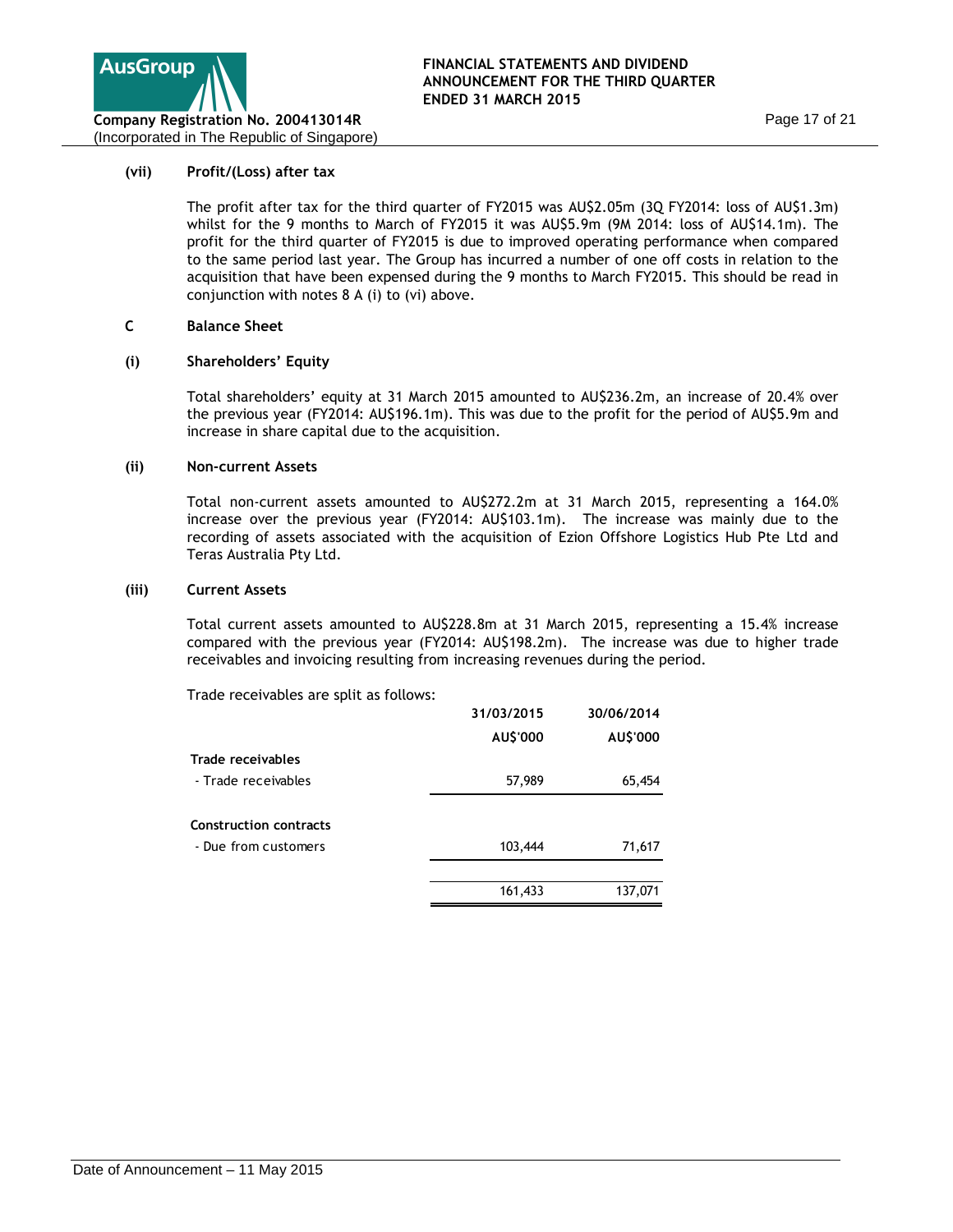

# **(iv) Current Liabilities**

Total current liabilities amounted to AU\$105.8m, representing a 25.3% increase over the previous year (FY2014: AU\$84.4m). The increase was mainly due to the higher borrowings, provisions and trade payables.

Trade payables are split as follows:

|                        | 31/03/2015 | 30/06/2014 |
|------------------------|------------|------------|
|                        | AU\$'000   | AU\$'000   |
| Trade payables         |            |            |
| - Trade payables       | 27,956     | 28,561     |
|                        |            |            |
| Construction contracts |            |            |
| - Due to customers     | 15,071     | 637        |
|                        |            |            |
|                        | 43,027     | 29,198     |

#### **(v) Non-current Liabilities**

Total non-current liabilities has increased to AU\$159.0m (FY2014: AU\$20.8m). The increase is mainly due to higher borrowings.

#### **D Cash Flows**

#### **(i) Operating activities**

Net cash generated from/(used in) operating activities was AU\$3.3m and -AU\$16.3m in 3Q 2015 and 9M 2015 respectively. The negative operating cash flows were mainly due to timing difference of the receipts from customer and payment to supplier.

#### **(ii) Investing activities**

Net cash used in investing activities was AU\$19.7m and AU\$48.4m in 3Q15 and 9M15 respectively, spent mainly to acquire Ezion Offshore Logistic Hub Pte Ltd and Teras Australia Pty Ltd, purchase of operating equipment and activities related to the development of the Port Melville supply base.

# **(iii) Financing activities**

Net cash (used in)/generated from financing activities was -AU\$0.2m and AU\$69.3m in 3Q 2015 and 9M 2015 respectively. The increase was mainly due to the issue of S\$110m Multicurrency Debt Note to be used for general corporate purposes, including refinancing of borrowings, and financing investments and general working capital of the Issuer and its subsidiaries, offset by repayment of AU\$33m Australia and New Zealand Banking Group Limited's loan, previously provided to acquired entities.

#### **9. Where a forecast, or a prospect statement, has been previously disclosed to shareholders, any variance between it and the actual results**

Not applicable.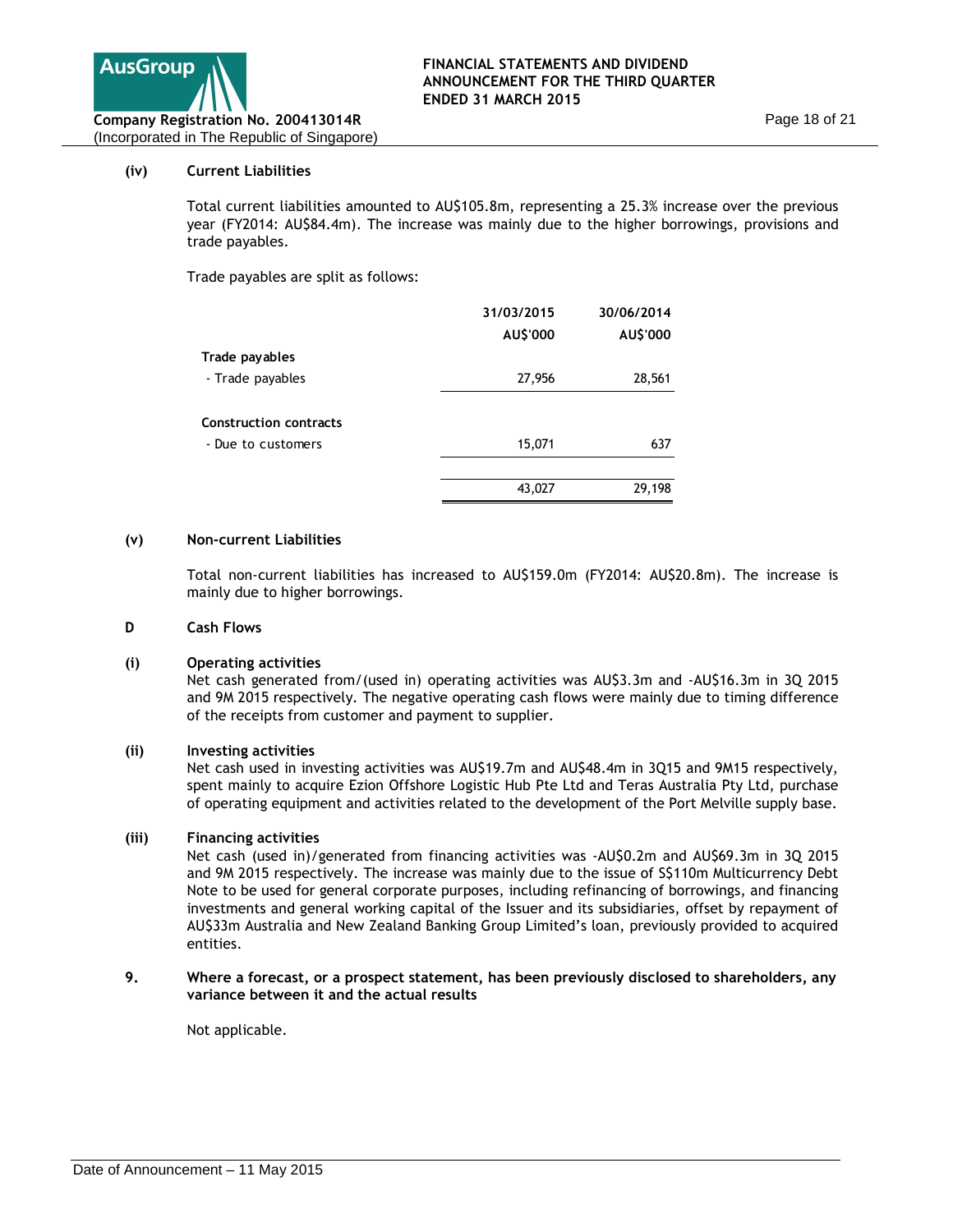

# **10. A commentary at the date of the announcement of the significant trends and competitive conditions of the industry in which the group operates and any known factors or events that may affect the group in the next reporting period and the next 12 months**

# **Background Information**

AusGroup is a leading provider of multi-disciplinary services to the oil and gas, mineral resources and infrastructure industries in Australia (Perth, Kwinana, Gladstone, and Darwin) and South-East Asia (Singapore, Thailand, and the Philippines).

The Group enjoys a solid reputation through our ability to provide and integrate a diverse range of services: from fabrication and manufacturing, construction, scaffolding, insulation, painting, refractory, maintenance services and marine services for the sectors it serves.

The Group's growth is directly linked to activities around new project developments and project expansions as well as the provision of maintenance services to clients in these sectors.

# **Significant Trends & Competitive Conditions**

Uncertainty continues to dominate the oil & gas landscape, as recent low oil prices have led to a review of new capital expenditure decisions. To-date we have not experienced any impact on our order book or our pipeline as existing infrastructure needs to be maintained and committed capex projects will be completed. Indeed, we secured a 5+5 multi-discipline maintenance contract during the quarter which lifted our Order book to its highest point in a number of years at A\$498.3 million. Of that balance, A\$117 million comes from maintenance contracts following our strategy of increasing the recurring revenue portion of our business.

However, our conversations with current and prospective clients immediately turn to cost of service and hence we have embarked upon a transformation programme that aims to focus on our cost competitiveness.

The diversification into our Port & Marine services will provide additional recurring revenue while augmenting traditional contracting margins and extending our ability to provide services across an increased segment of the oil & gas supply chain, i.e. marine logistics. We are pleased with the initial level of work emanating from this business as we finalise construction of the tank farm and begin preparations for commencement of full operations from Port Melville.

Following recent media attention regarding environmental matters, we confirm that we have been working with all regulatory authorities for some time and we look forward to cooperate with the relevant authorities to resolve any outstanding matters.

# **Karara Mining Limited ("KML") update**

The action in the Supreme Court of Western Australia by the Company's wholly-owned subsidiary, AGC Industries Pty Ltd ("AGC") and KML remains ongoing. The evidence is expected to be completed and filed by end of May 2015.

#### **Overall**

The Group has work in hand to the value of AU\$498.3m as of 31 March 2015.

The Group expects, from time to time, delays in the finalising of variations around certain types of construction projects under our contractual entitlements. This will create a degree of variability in the Group results from quarter to quarter. The Group's accounting policy is to recognise costs as they are incurred, which may not match revenue from variations, as these have to be negotiated and agreed with clients.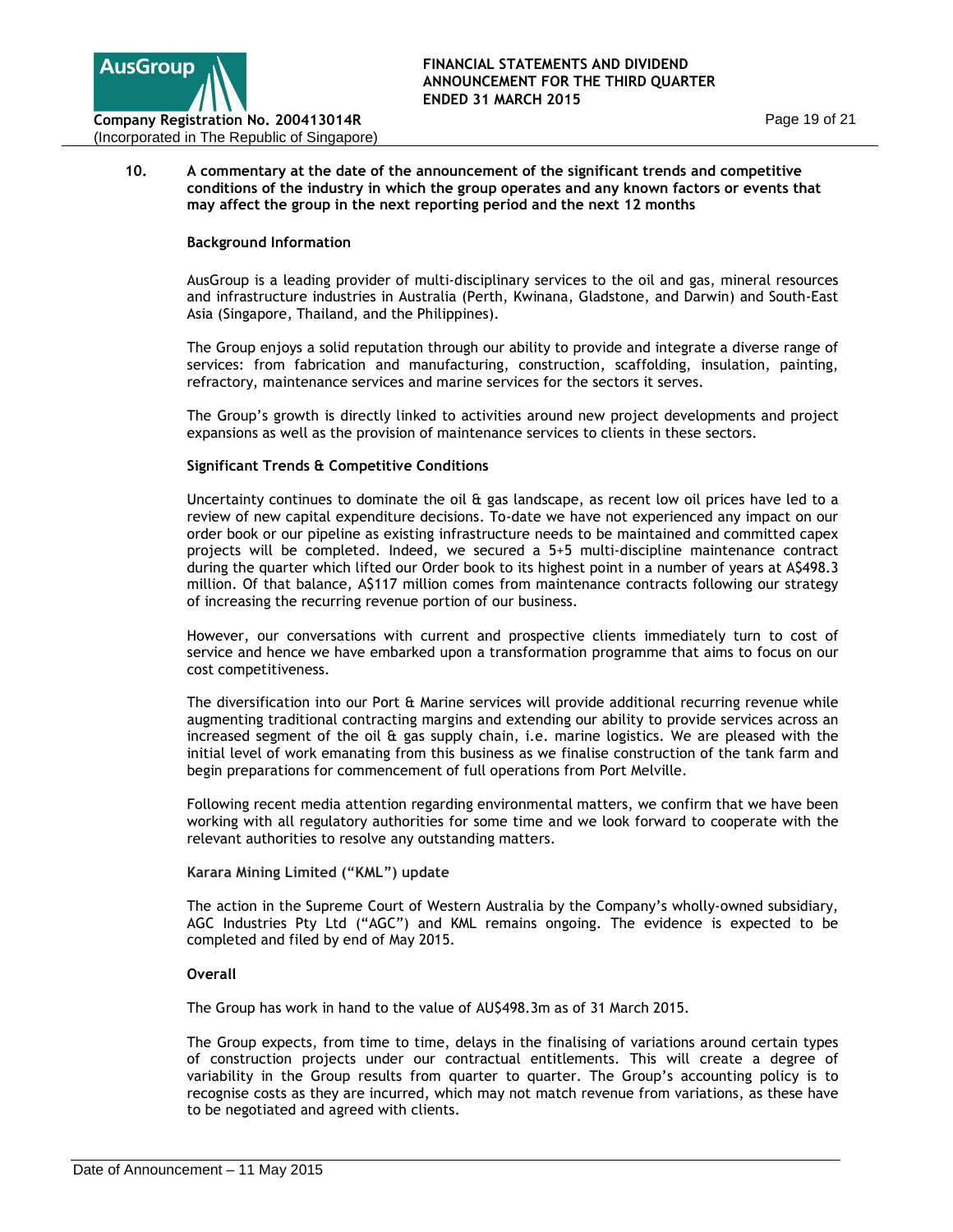

**This release contains certain statements that are not statements of historical fact, i.e. forward looking statements. Readers can identify some of these statements by forward looking terms such as "expect", 'believe', 'plan', 'intend',**  'estimate', 'anticipate', 'may', 'will', 'would', 'could', or similar words. However, you should note that these words **are not the exclusive means of identifying forward looking statements. Forward looking statements are made based on current expectations, projections and assumptions about future events. Although AusGroup believes these expectations, projections and assumptions are reasonable at the time of making them, these forward looking statements are subject to risks (known and unknown), uncertainties and certain assumptions about AusGroup, its business operations, and the environment it operates in. Actual future performance, outcomes and results may therefore differ materially from those expressed in the forward looking statements. Representative examples of these risk factors include (without limitation) general industry and economic conditions, availability of suitably skilled workers, interest rate movements, cost of capital and capital availability, competition from other companies, shifts in customer demands, changes in operating expenses , including employee wages, benefits and training and government and public policy changes. Readers are cautioned not to place undue reliance on these forward looking statements, which are based on current view of management on future events.** 

#### **11. Dividend**

*(a) Current Financial Period Reported On* Any dividend declared for the current financial period reported on?

None.

#### *(b) Corresponding Period of the Immediately Preceding Financial Year*

Any dividend declared for the corresponding period of the immediately preceding financial year?

None.

*(c) Date payable* 

Not applicable.

 **(***d) Books closure date*

Not applicable.

# **12. If no dividend has been declared/recommended, a statement to that effect**

Not applicable.

# **13. IPT Mandate**

| Name<br>οf<br>interested<br>person | Aggregate value of all interested person<br>transactions during third quarter of<br>under review<br>(excluding<br>FY2015<br>transactions less than \$100,000 and<br>conducted<br>under<br>transactions<br>shareholders' mandate pursuant to Rule<br>920 of SGX-ST Listing Manual) | Aggregate value of all interested person<br>transactions<br>conducted<br>under<br>shareholders' mandate pursuant to Rule<br>920 of SGX-ST Listing Manual during third<br>quarter of FY2015 (excluding transactions<br>less than \$100,000) |
|------------------------------------|-----------------------------------------------------------------------------------------------------------------------------------------------------------------------------------------------------------------------------------------------------------------------------------|--------------------------------------------------------------------------------------------------------------------------------------------------------------------------------------------------------------------------------------------|
| Ezion<br>Holdings<br>Limited       | N/A                                                                                                                                                                                                                                                                               | AUD\$461,860*<br>USD720,000**<br>USD\$2,504,531***<br>AUD\$1,059,695***                                                                                                                                                                    |

- Charter of Vessel, management fee and reimbursement of expenses paid on behalf by Ezion Holdings Limited
- \*\* Charter of barges from Teras Offshore Pte Ltd (subsidiary of Ezion Holdings Limited)
- \*\*\* Receipt of Teras Australia Pty Ltd's trade debtors by Ezion holding Limited for assignment of income arrangement